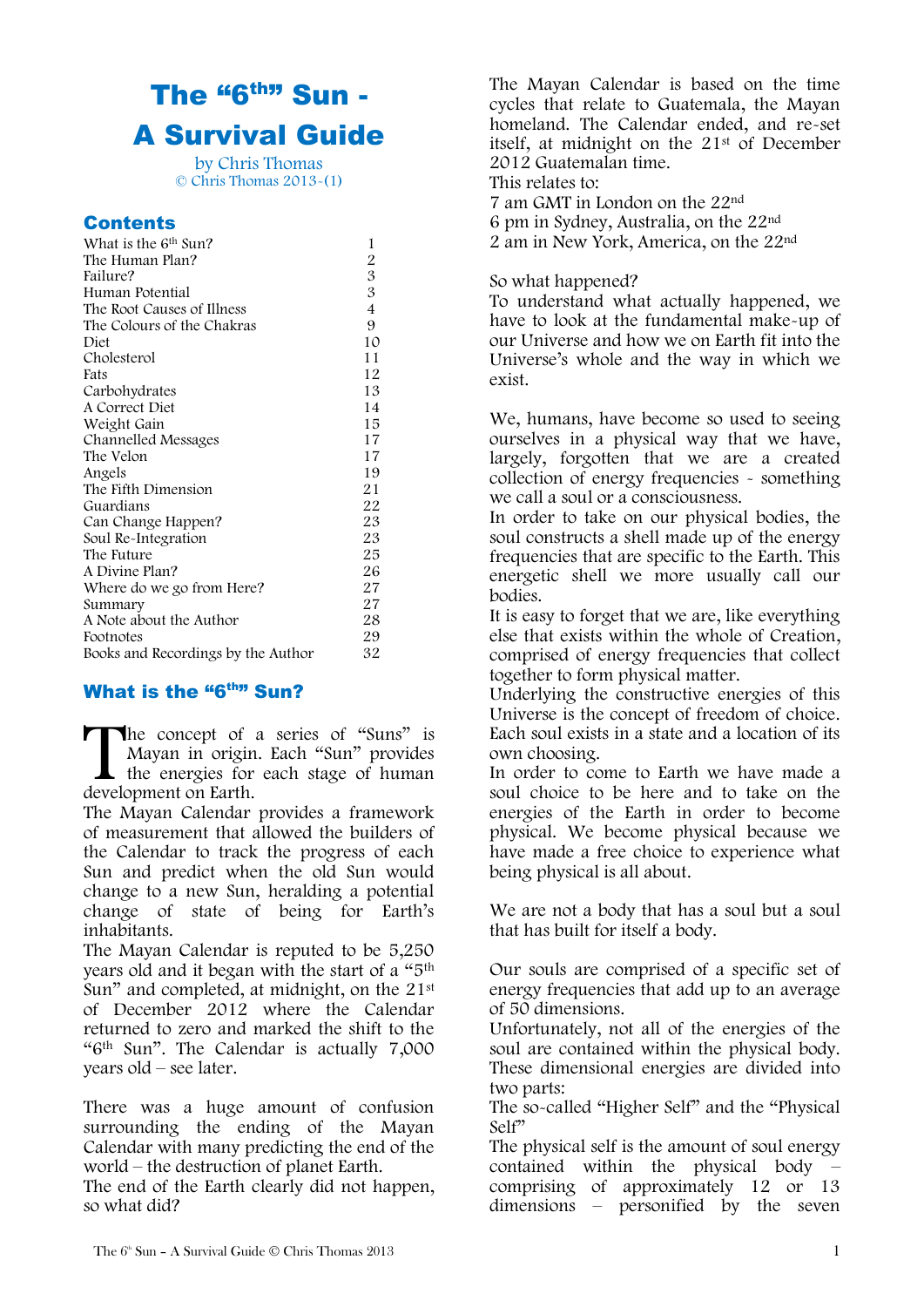primary "Chakras" – see later. The remainder of the soul – approximately 27 or 28 dimensions, makes up the higher self.

Both the higher and lower aspects of the soul have total freedom of choice in accordance with the fundamental energy structure of this Universe.

When we first arrived on Earth, at the time of Atlantis, we had the whole of the soul contained within the physical body. But, owing to the Earth"s particular set of energy frequencies, we decided, 7,000 years ago, to divide the soul into its higher and physical components. The reason for dividing the soul in this way was in order to explore how we could live on Earth and bring the whole of the soul back into the body – soul reintegration.

This choice, to divide the soul and explore how we could re-integrate it back into the body, is known, within the Akashic<sub>2</sub>, as "The Human Plan".

The full story of why we were forced to divide the soul in this way is outside of the scope of this particular essay. See the author"s previous essays and books.

### The Human Plan

Sisentially, The Human Plan was a plan where all of the souls that had chosen to come to Earth would collectively work together to discover the frequency at which both the Earth and humans needed to resonate in order to re-merge the whole soul back into the body and maintain that whole soul state permanently.  $\sum_{\text{foget}}$ 

The Earth considers a Human Being to be a whole soul contained within a physical body and so, for the past 7,000 years, the Earth has considered us to be sub-human. The purpose of the Human Plan was to make us a true Human Being again.

When the Human Plan was formulated, it was known that the solar system and galaxy work on approximately 26,000 year cycles and so the Human Plan was timed to end at the point at which one cycle completed and another begun. This beginning of this new galactic cycle, a 6th Sun, would provide us with a massive influx of new energies that would allow us to complete the Human Plan and move forwards into a new era of soul reintegration, a new era of being Human Beings once again.

This is the significance of the Mayan Calendar and what the  $6<sup>th</sup>$  Sun is all about – new energies leading to a new state of being.

According to the Akashic, the 7,000 years of the Human Plan actually ran out at the end of 2011 and this coincided with the ending of the last "epoch" of the Mayan Calendar on the 28th of October.

The ending of the last epoch and the Human Plan also coincided with the ending of a huge build up of energies that brought humanity and the Earth into frequency parity where the process of soul re-integration could begin.

The additional year between the end of 2011 and the 21st of December 2012 was given to us to allow us to clear out any final emotional problems that we had not been able to clear before then.

However, humans being humans, we didn"t finalise our part of the bargain with the Earth and a huge number of people who had stated that they were ready to undergo soul reintegration were not.

But, the Earth being the mother-figure that She has always been took pity on human failings and instead of insisting that those who were not in a position to undergo soul re-integration left the planet, She modulated the huge new energies of the 6th Sun to give those who lagged behind a little more time.

The Earth did not need to do this as almost 3 million people, world-wide, have already undergone full soul re-integration.

No matter what reasons people come up with to excuse their lack of completion, these 3 million had overcome all of their difficulties and completed their soul re-integration. Given this level of completions, the Earth could have called a halt to our sub-human presence on Earth and insisted that we leave and return to our places of soul origin. But the Earth is a caring mother and She has allowed Her children a little more time to achieve their chosen aims.

The 21st of December 2012 was the perfect opportunity for those who were ready to undergo full soul re-integration to take advantage of the energy change. Unfortunately nobody in the westernised world did take advantage of this opportunity but about 300,000 in the non-westernised world did – these people raised the total of Human Beings up to almost 3 million.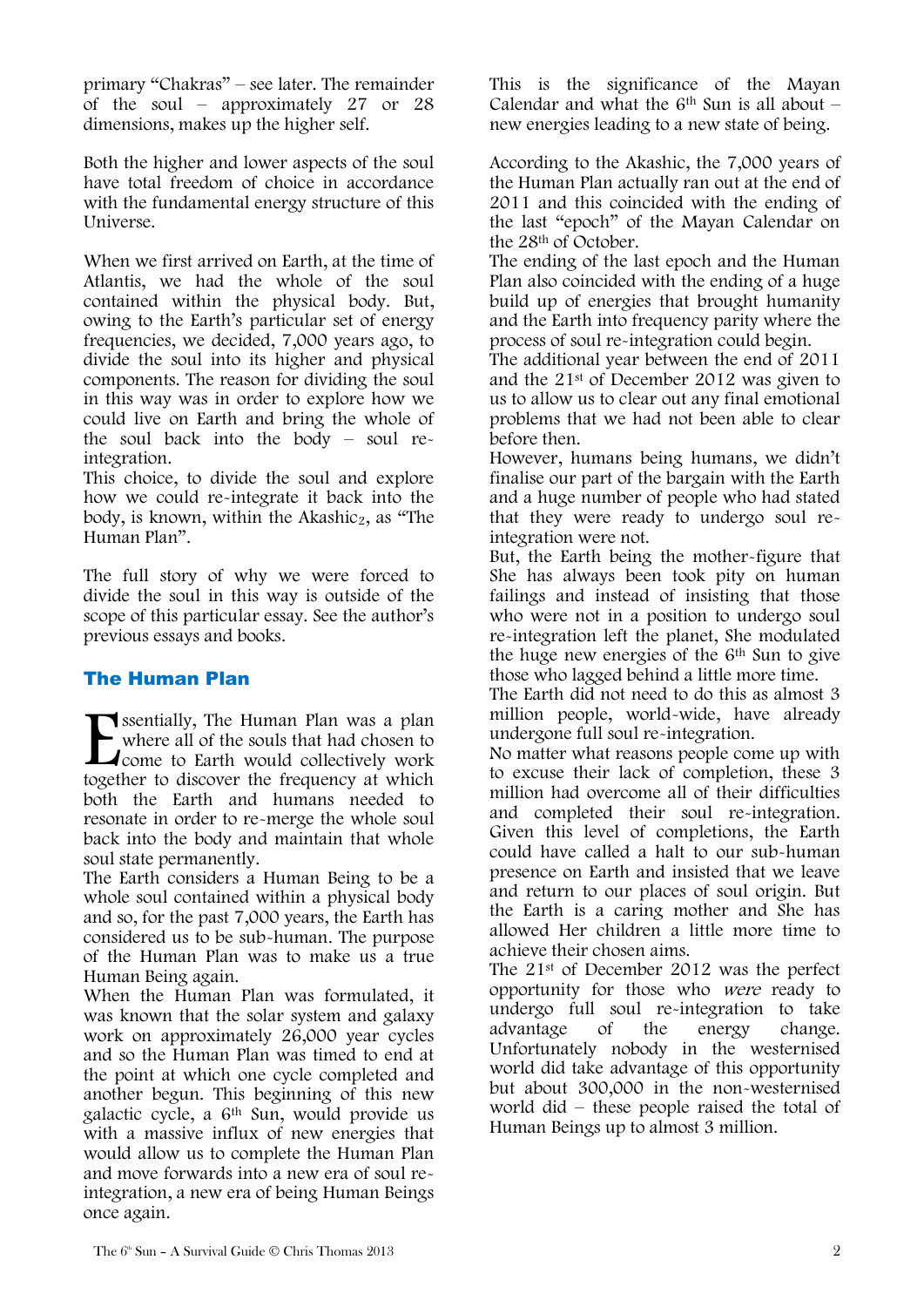### Failure?

n 1996, a new energy source was connected to the planet. This new energy was designed to provide all of our soul In 1996, a new energy source was<br>connected to the planet. This new energy<br>was designed to provide all of our soul<br>energy needs through 2012 and far into the future.

Along with this energy connection a question was asked. This question was:

"Are you, as an individual, ready to complete your part of the Human Plan?"

This question was asked on a higher self level to ensure that the answers received were as accurate and honest as possible. What is meant by this is that if you asked the average person on the street the same question the answers would have ranged from "what are you talking about?" from those who are unaware of their potential for change, to "of course I am" from those who consider themselves "spiritual".

Given that many of those who consider themselves to be spiritually aware would have said "yes" regardless of their state of readiness and many of those who are not spiritually aware are ready even though they do not understand the concept, the only way of determining as accurate an answer as possible was to ask the question of our higher selves as the higher self can be nothing but totally honest.

The results were disappointing.

The global population in 1996, according to the Akashic, peaked at 7.4 billion and 60 per cent of that population said they were not ready to complete their part of the Human Plan.

Since 1996, the population has markedly dropped in numbers and by the start of 2012 the global population was around 3.9 billion where it remains in the present day.

This means that every single person, alive on the planet today, is capable of completing their individual part of the Human Plan and re-integrating their whole soul back into the body. So why are there only 3 million people who have?

Looking back through human history, it can be seen that there were several points when we could have undergone this change but, for whatever reason, did not.

There is no apparent reason for humanity's failures. Except perhaps one: people are too afraid to acknowledge the freedom of choice they actually have in their lives and find it easier to put up with their failures than to work towards a larger success.

The 21st of December 2012 was not a failure because the 6th Sun formed as it was intended to. What was a failure was people"s inability to let go of their past and freely move into a new future. 3 million people have made this change, regardless of their personal change, regardless of their personal circumstances or the circumstances imposed upon them by the likes of governments and the Illuminati so why did nobody else?

It is the answer to this last question that is the reason for this essay and the reason why the Earth took pity on Her "children" and modulated the impact of the energies of the 6th Sun.

What humanity now needs to do is to understand its potential and actively work towards fulfilling that potential.

We have time to achieve this and every person who is currently alive has the potential to achieve this, what is required is the will to change themselves.

### Human Potential

 $\blacktriangledown$ e humans have forgotten who we are. All we see of ourselves is the energy patterns we consider to be We humans have forgotten who we are. All we see of ourselves is the energy patterns we consider to be our physical bodies inhabiting a world which has physical boundaries.

We have forgotten that we are a soul, an immense collection of energy frequencies and dimensions that are capable of transcending all physical constraints.

For those who are familiar with the work of mediums, they know that the "essence" of who we are exists before we are born and continues after we have physically died. The soul, the consciousness, does not die, that is eternal. What changes is that we choose to take on a new life by building for ourselves a new "physical" body and, once that body is exhausted, we step out of it – just like shedding a worn out suit of clothing.

For the past seven thousand years, we have been living an existence which has been limited by our dividing the soul into two – the higher self and the physical self. Whilst living out our brief physical lives, we have largely lost touch with our higher selves and have come to see ourselves as just physical lumps with only limited senses with which to view our world. We have senses that allow us to see, smell, hear, feel and taste.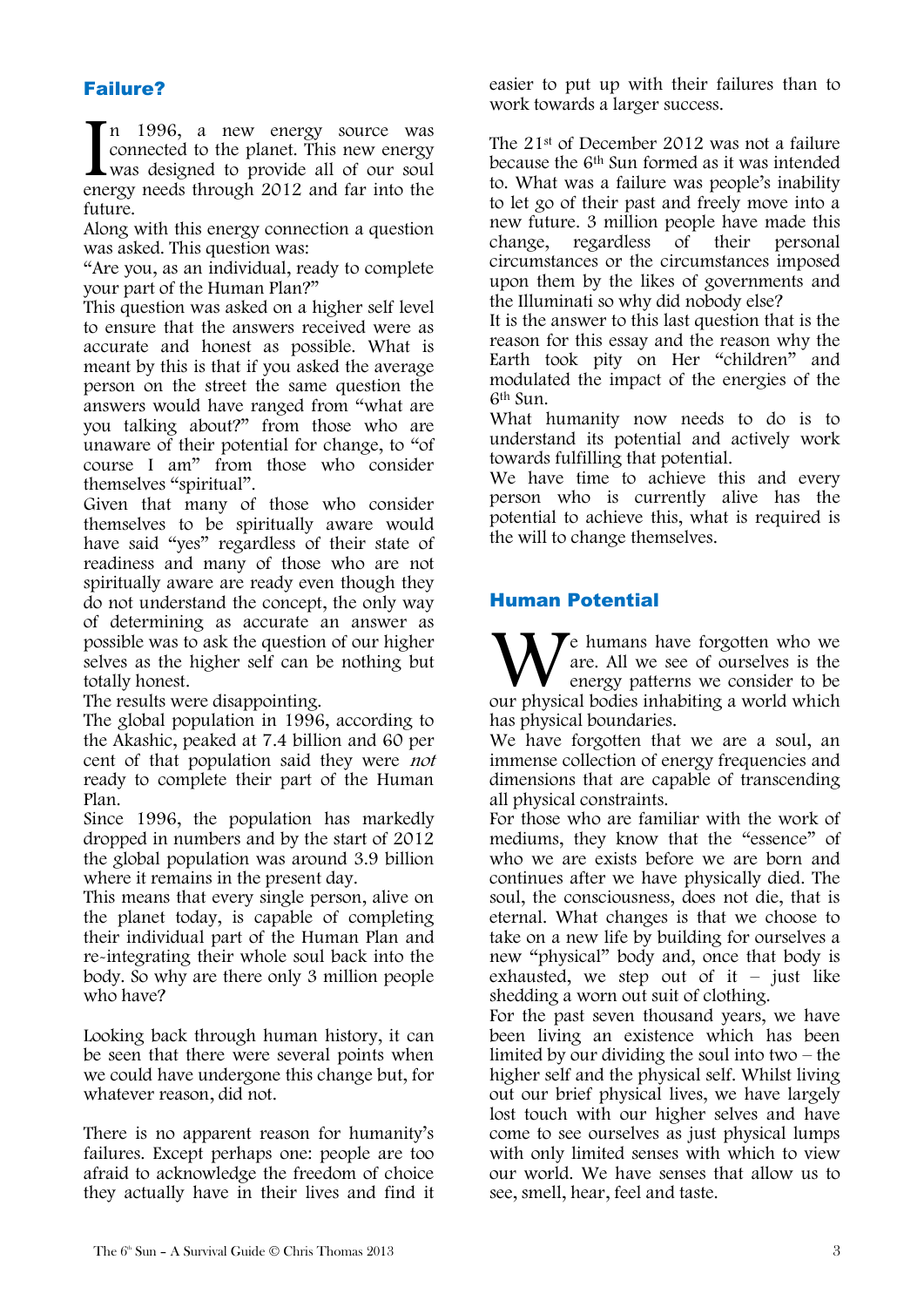We were not always like this. When we first came to this wonderful Earth, we had the whole of the soul within the physical body and we were able to interact with every living thing; both physically and psychically. We were not limited by the five physical senses but perceived our world in ways in which we cannot even imagine. The five physical senses are like single notes in comparison to the full symphony of true perception. This is why it is so difficult to explain what our full potential actually is – we do not have the vocabulary to explain it in words.

But, try to imagine that every colour forms its own rainbow of subtle hues that merge and re-form into new colours that our eyes cannot currently see. This is like seeing the world in colour when we have been used to looking only in black and white.

Try to imagine that every sound has individual notes that all harmonise together. This is like listening to music in full surround sound when we have been used to listening to the world in mono.

Try to imagine a world where we require extremely little in the way of physical food as we can draw nutrition from the air we breathe and the energy patterns of the Earth.

Try to imagine a world where we can transport our bodies along the thoughts we make. If we wish to travel somewhere we just have to think ourselves there and take the body along the line of those thoughts.

These are just a tiny fraction of what it is like to have the whole of the soul within the physical body and it is this whole soul state that all of us, on Earth today, are capable of achieving.

All of those who stated in 1996 that they were ready to undergo full soul reintegration are capable of so doing. All of those who stated in 1996 that they were ready of undergoing full soul re-integration should have been clearing out the last of their emotional problems since then in order to undergo full soul re-integration by the time the 6th Sun began.

So why haven"t they? Why did we not have a mass re-integration around the 21st of December 2012? After all, every soul in the Universe has known of our plans, the Human Plan, for the past 7,000 years.

Where do we begin to look for answers to these questions?

Well, we can look at religion.

For something like 4,000 years we have been told that the soul is something that only "God" can understand and direct. We have been told that "God" directs our lives on every level even though we are also told that we have free will and freedom of choice over our actions. More recently, religions have distanced themselves from the concept of the soul as they have failed to explain what they have been telling us to believe for so long.

We can look at science.

For the past few hundred years we have had scientists telling us that we do not need to understand the world as they will be able to explain it all for us – we just have to trust in them. And yet, science can explain so very little with any confidence. Every hundred years or so, or even less in the 20<sup>th</sup> century, they completely reverse what we were told to believe previously as they have discovered that they were entirely wrong and still expect us to take their collective word for it.

We can look at medicine.

Also for the past few hundred years we have had doctors telling us that we don"t have to worry about looking after our bodies as they will do that for us. Their drugs and forms of surgery will cure us of all ills. And yet medical treatment has not cured any of our ills; in fact, more people die of the medical treatment they receive than any other single cause<sub>4</sub>.

So if all of the traditional sources of information have so obviously failed to live up to their promises, where do we go to understand who and what we are and what our full potential is?

We need to look to ourselves, to communicate with the greater part of ourselves – our higher self.

How do we achieve this?

Well, we can start with the bits we are most familiar with – our own bodies and our illnesses.

### The Root Causes of Illness

The body is not physical. The body is<br>
made by the soul from energy patterns<br>
that are available on the Earth. These<br>
energies form combinations that produce made by the soul from energy patterns that are available on the Earth. These energies form combinations that produce highly compacted patterns that we consider to be physical.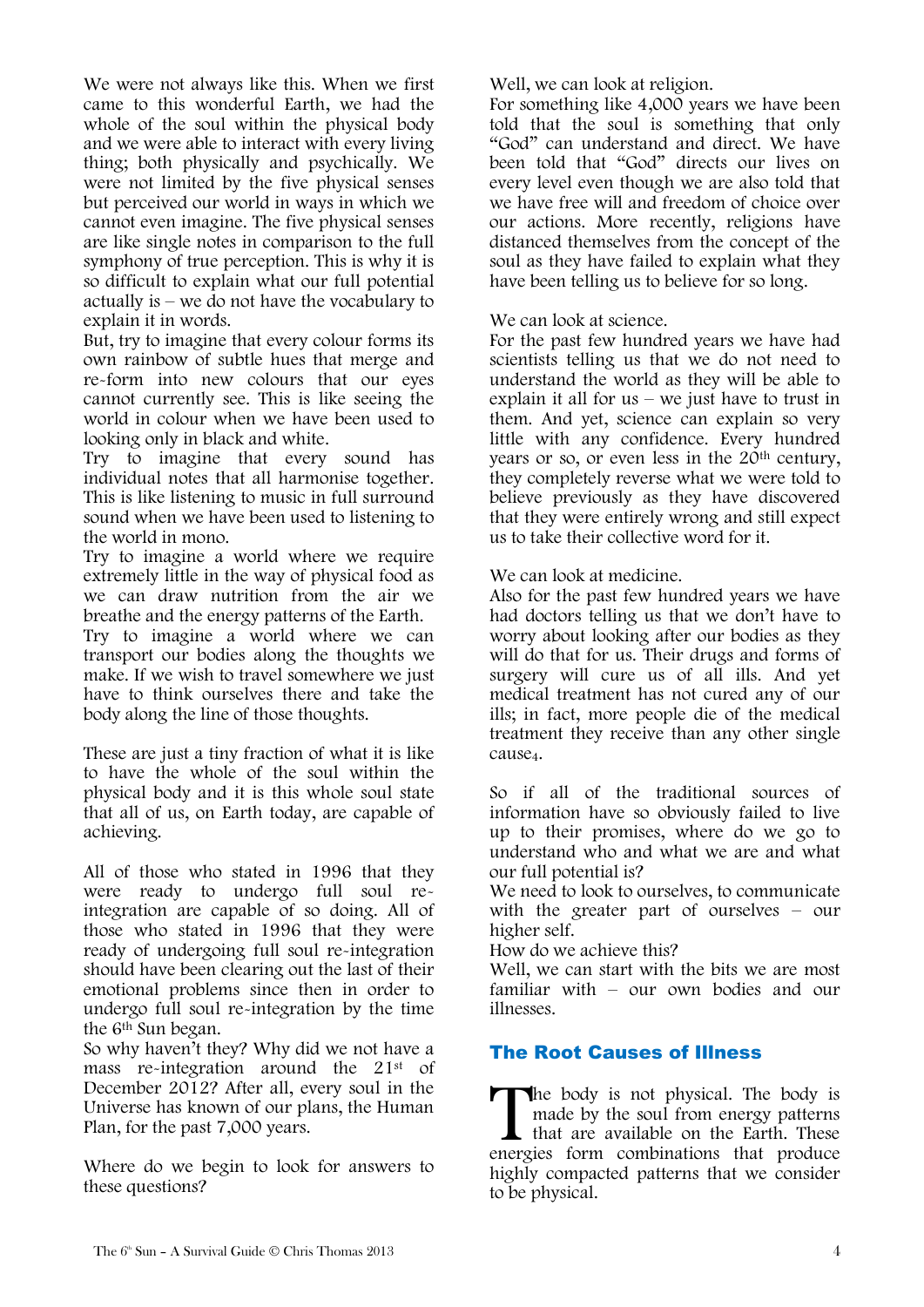As our bodies are formed of energy then it follows that symptoms of illness arise because some of these energy patterns have become disrupted. If we heal these disruptions, we can heal the body of the symptoms. We have just forgotten how to do this.

The reasons for symptoms of illness arising in the first place are actually very simple and straightforward, as is their cure, it is just that we have forgotten how to read the body. By listening to the body, we are also listening to our higher self – our soul.

Most people are now familiar with the word "Chakra". This is a Sanskrit word which translates as meaning "spinning wheel" or "spinning wheel of light". This is a description of what a Chakra looks like when viewed from the front or the back. When looked at from the side, it looks like an ice cream cone – see Illustration One.



Illustration One The Seven Primary Chakras

Over the 7,000 years of the Human Plan, many individuals and many cultures have been aware of the chakras and the function they play in our everyday lives. Unfortunately, when the knowledge of the chakras was brought to the west, that<br>knowledge became "westernised" and knowledge became "westernised" and watered down into something romantic and, in many, many instances, the true connection that the chakras have between the body and the soul have become lost.

The seven primary chakras are located on the spine and *not* in individual organs; the chakras look like "ice-cream-cones" of energy, spinning vortices, and not like a rose or a lotus blossom opening. There has also been a great deal of speculation as to the number of chakras ranging from 4 to 13, all located somewhere along the spine.

There are only 7 primary chakras along the spine however, there are a total of 238 chakras located in the body and these additional 231 are usually known as the acupuncture points.

The body is constructed around the soul with the main concentration of soul energy being down the spine. At relevant positions along the spine, the soul energy opens up into distinct vortices of energy and each of these vortices (chakras) relates to specific organs and to specific regions of our lives.

The chakras are the energies of the soul made physical and the most direct way that our higher self uses to communicate with us.

A symptom of illness is our higher self letting us know that we have strayed from our chosen path in life.

Every single person on the planet has these chakras in exactly the same location and each chakra relates to the same organs and the same regions of our lives – nobody is any different.

#### The First Chakra

The first chakra is located at the very bottom of the spine.

I The energy flow from the soul is The first chakra is located at the very bottom of the spine.<br>The energy flow from the soul is directed from the higher self through the top of the head and down the spine. That soul energy then connects into the planet"s own consciousness energy through the first chakra. This is why this chakra is also sometimes known as the "root" chakra as it literally "roots" the soul to the planet.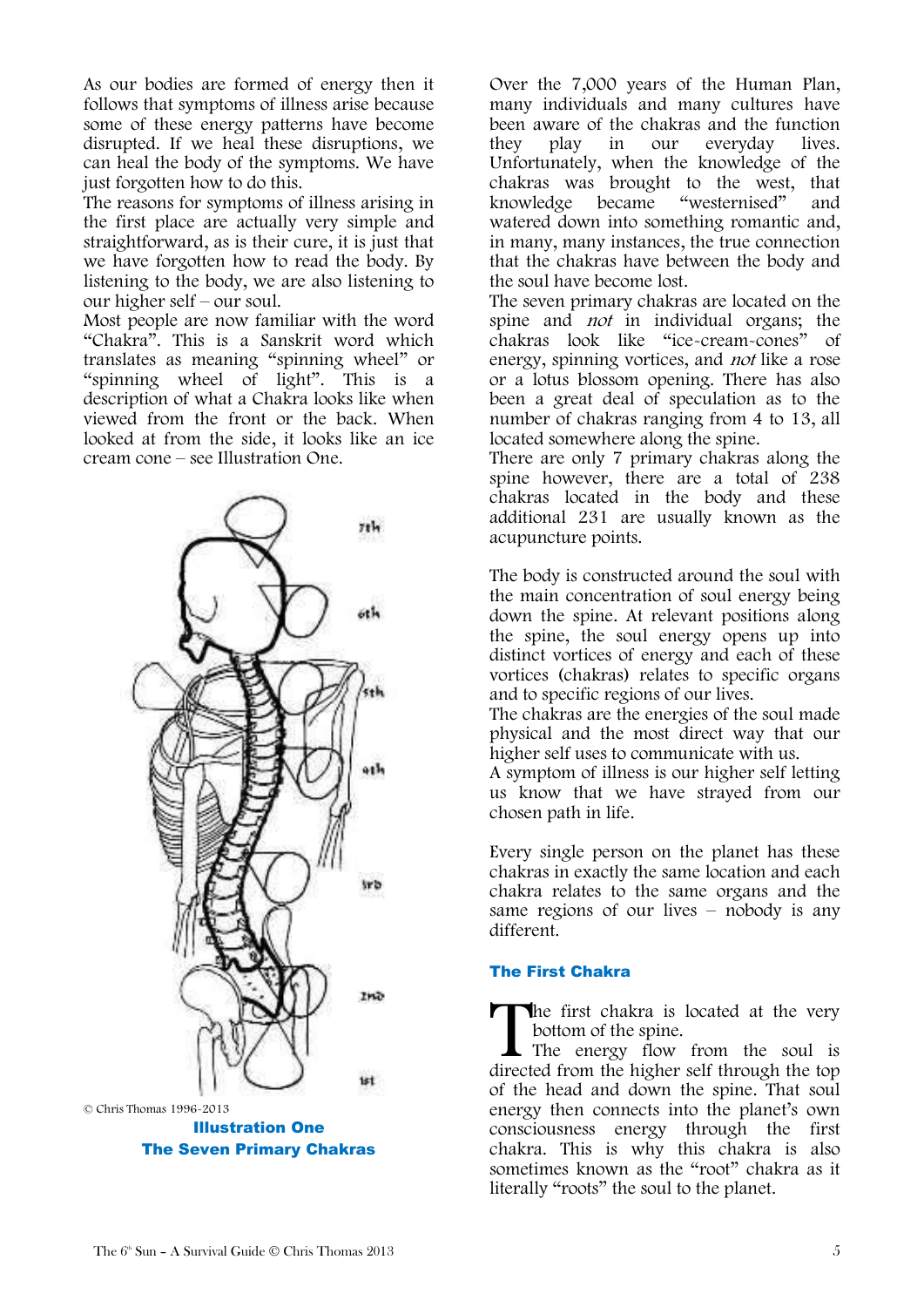As this chakra"s primary function is to connect us with the planet, it deals with our sense of security – this is the chakra that deals with our "fight or flight" response to whatever situation we find ourselves in.

This first chakra relates to the skin, the muscles and to the skeleton. It also relates to the kidneys and the urinary tract and the adrenal glands.

The way in which it works is this:

If we are in a situation where we feel mildly insecure (stressed), and we want someone to give us reassurance, the skin becomes affected with eczema.

If we are not reassured, the muscles become stiff.

If we feel insecure over a prolonged period of time, the skeleton (particularly the spine) becomes affected resulting in osteoporosis.

The first chakra can also become imbalanced in more immediate ways through the kidneys and urinary tract. If we suddenly feel insecure and do not know where to turn for reassurance, we can urinate – this is why the young and the elderly can become incontinent.

There are several ways in which the first chakra can be re-balanced.<br>First, by doing some

First, by doing something practical, something that makes us feel "grounded". This can be things like washing dishes by hand instead of using a dishwasher. Taking up a hobby such as sewing or carpentry. Walking in a garden, particularly in bare feet, to help re-connect with the ground.

Use a meditation that works with and rebalances all of the chakras, paying particular attention to the first chakra.

Note: if you use a chakra balancing meditation; you must balance all of the chakras during the meditation  $-$  it is no good just working on one chakra, all must be worked on or you will create a greater imbalance in the energies of the chakras.

#### The Second Chakra

The second chakra – also called the sacral chakra – is located where the spine meets the pelvis and opens equally both front and back of the spine. In other words, the vortex of energy extends to the front as well as to the back of the spine  $$ in order to avoid confusion, Illustration One only shows the back view.  $\prod_{\text{equal}}$ 

This chakra relates to the lower spine, the pelvis, uterus and ovaries in women and testicles and prostate in men.

The second chakra has two functions – primary and secondary.

Its primary function is to do with our creativity and its secondary function is with our sexual (husband and wife-type) relationships.

Virtually all of the problems people experiences with this chakra are connected to relationship problems.

For example:

Lower back pain is short-term insecurity within a relationship.

Hip pain is long-term insecurity within a relationship.

Problems with the ovaries and/or the uterus are related to the withdrawal of a woman"s sense of nurture from a relationship.

Problems with the testes and the prostate are related to a man"s withdrawal from a relationship.

All of these relationship problems can be overcome if you begin to work with the chakra"s primary function by taking up a creative hobby. The deeper the relationship problems, the more creative you will need to become to overcome the physical symptoms.

You will also need to make use of the giveaway.

#### The Third Chakra

The third chakra – also called the solar<br>plexus chakra – is located just above the<br>tummy button. Again, it is located on<br>the spine and opens equally front and back of plexus chakra – is located just above the tummy button. Again, it is located on the spine and opens equally front and back of the body.

The primary function is to do with personal power and its secondary function is to do with the emotions we either do, or do not, express in personal power situations.

The chakra relates to the mid to lower spine; the liver; gall bladder; pancreas; spleen – and through the spleen, the lower body lymphatic system; stomach and both large and small intestines.

Briefly, it works like this:

Personal power is all about how seriously we are taken by others in terms of how in control of a situation we are.

If we feel insecure whilst in a position of authority, the mid to lower spine becomes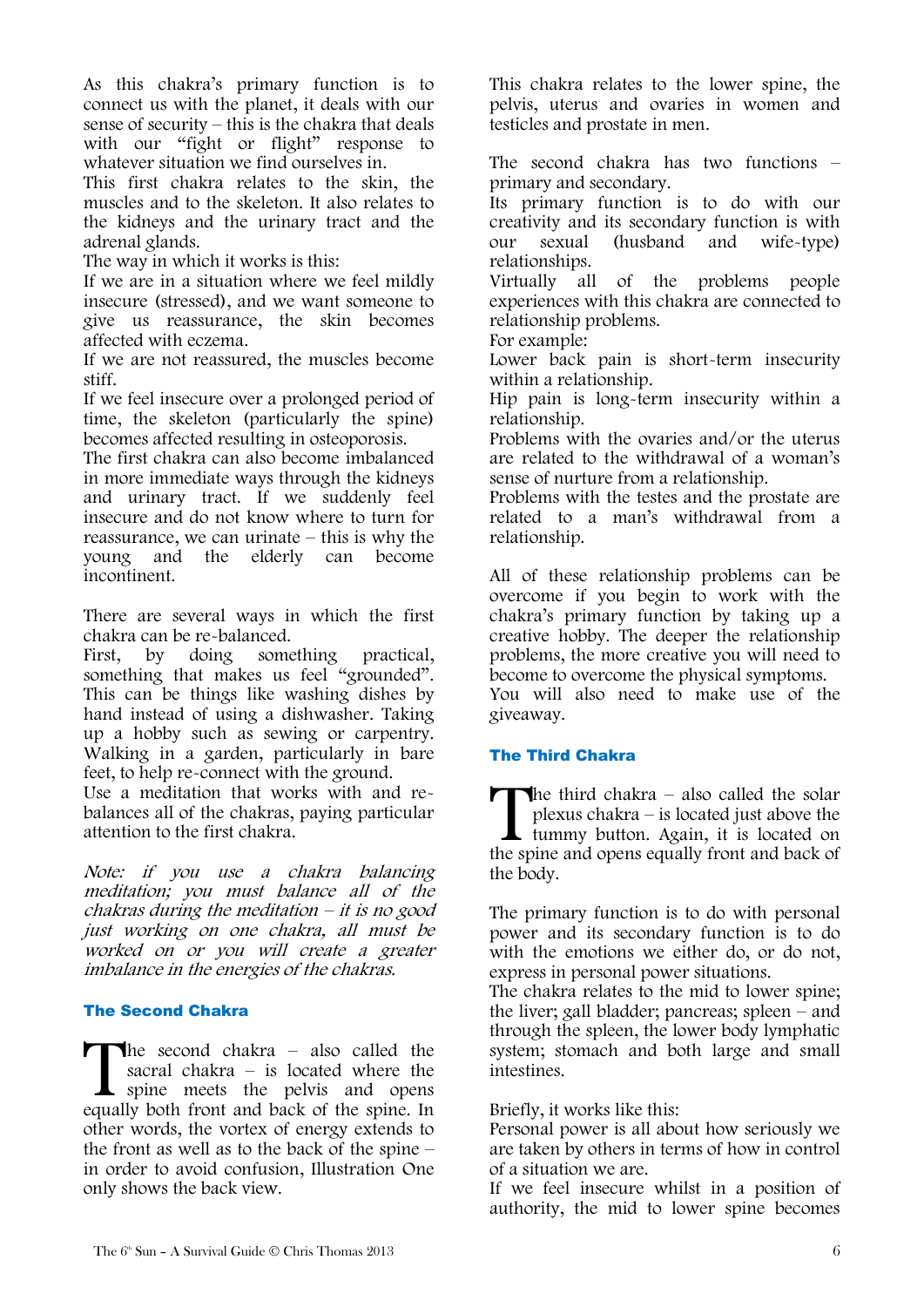affected (connecting in with the first chakra – insecurity around a particular chakra).

The organs become affected if we feel we are not able to properly express the emotions connected with these kinds of situations.

The liver processes the emotions but deals specifically with fear, guilt and jealousy.

The gall bladder stores unexpressed anger.

The pancreas is all about emotional force; if we should have shouted at somebody but all we did was mutter under our breath, all of the unexpressed force is stored in the pancreas.

The spleen becomes blocked with unexpressed frustration.

The lower body lymphatic system is part of the immune system and removes infections from the body. The lymphatic system also becomes blocked because of frustration and this mainly manifests as cellulite.

The stomach deals with immediate situations to which we have a strong emotional response e.g. if we encounter a situation such as a car crash, we can vomit as we have no appropriate way of dealing with it.

The small intestines deal with processing our stored emotional responses.

The large intestine deals with long-term emotional storage e.g. if we tend to hold on to past emotions, we become constipated.

Weight gain is not caused by the food we eat but by holding on to emotions. If we clear the old emotions, the weight disappears of its own accord – see later.

The best way of dealing with third chakra problems is to deal with a problem as it arises. In other words, express your emotions fully and honestly to the person who is causing you the problem. Very often, the person causing the problem does not know that they have hurt or upset you, by telling them how they have hurt or upset you will usually clear the air and you will not store unexpressed emotions.

To clear old emotions, make use of the giveaway.

Note: as we have progressed through our process of change, many people have noticed that if they do not express themselves at the time something occurs to cause them hurt or upset, they have felt a response in the appropriate organ immediately.

The third chakra is, arguably, the most important chakra in the body as everyone is affected by third chakra issues at some time or another.

As far as your higher self is concerned, this region of the body is crucial to this process of change and past, stored, unexpressed emotions *must* be cleared.

For example: If you have always had problems expressing yourself to (let us say) a family member, you must resolve your problem with them before your higher self will allow you to move on.

This may sound harsh but the higher self needs for the body to be in balance, if you have an unresolved situation, such as with a family member, your higher self will bring about confrontations until you settle your differences properly.

If the family member is no longer alive, you will need to use the giveaway.

### The Fourth Chakra

The fourth chakra – also called the heart chakra – is located on the spine at a level with the heart. It also opens The fourth chakra – also called the heart<br>chakra – is located on the spine at a<br>level with the heart. It also opens<br>equally front and back of the spine – see Illustration One.

The heart chakra"s primary function is the connection between the higher self and the physical body – this is how the higher self communicates to the body and produces symptoms of illness. Its secondary function is to do with how we express love; either to ourselves or to others.

The heart chakra works with the endocrine system, the blood and circulation and, through the thymus gland, the upper body lymphatic system.

The endocrine system is the body's hormones. The word hormone is Greek and means messenger and it is this system that the higher self uses to pass messages to the physical body. If you pay proper attention to the messages from your higher self, your intuition, hormonal imbalances will be corrected.

The blood and circulation becomes affected when we are unsure about how we express our love towards others – men are particularly prone to these problems which often results in heart disease or heart attack.

The thymus gland is located in the chest, just above the heart. Its primary function is to regulate the upper body lymphatic system and the immune system. On a chakra level, it deals with how we express love towards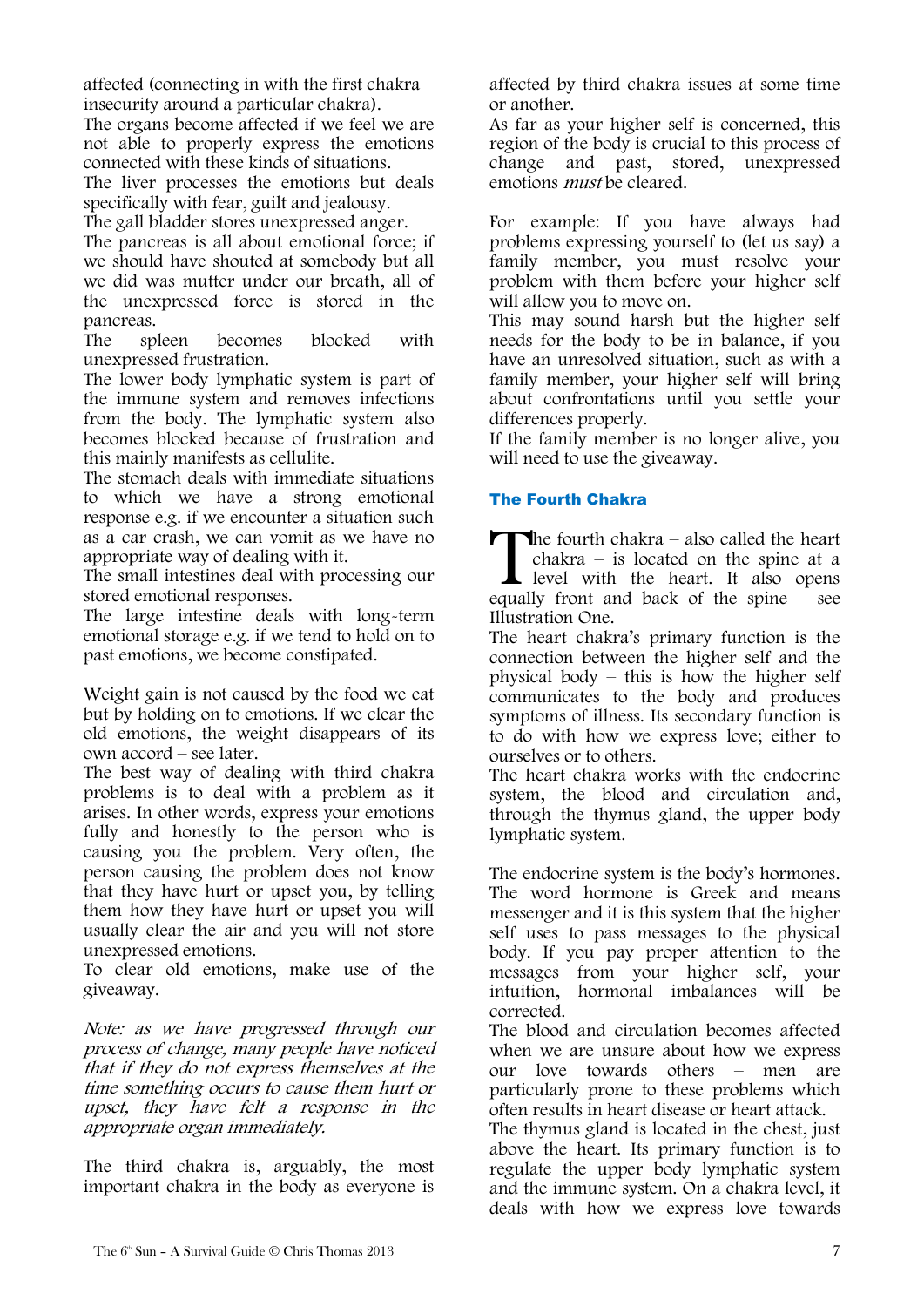ourselves (issues surrounding self worth) and mainly affects women as this lack of self worth is the root cause of breast cancer. Self worth means finding the balance between looking after your own needs as opposed to the needs of others – women often feel that any time they give to themselves is selfish and look after everyone else instead; this leads to breast cancer.

Problems associated with the fourth chakra will be resolved by learning to listen to what your higher self has to say – acting on your intuition, especially when it comes to events in your life that affect you directly.

We also need to learn to express love openly, whether to ourselves or to others – keeping our heart closed is very unhealthy for us – but, as always, these expressions of love need to be in balance; love yourself as you would love others.

#### The Fifth Chakra

The fifth chakra  $-$  also called the throat chakra – is located on the spine just above the Adams apple. It also opens equally front and back of the spine.  $\prod_{\text{equal}}$ 

The chakra"s primary function is with expressions of the self whilst its secondary function is communication and judgement. It works with the lungs and bronchial channels, the vocal cords and the thyroid. An expression that epitomises the fifth chakra is "get it off your chest". If we do not express ourselves correctly, we end up with lung congestion. Lung cancer has nothing to do with smoking; it is lack of self expression. Problems with the vocal cords are obviously about our unwillingness to "speak our truth". Thyroid problems are connected to insecurity about speaking out. An underactive thyroid slows down the body"s metabolism and we gain weight over the whole body – this is indicative of a wish to appear larger and

more important than we actually feel; if we blow ourselves up in this way, we hope we will look too important for someone to ask us what we think about a situation. An overactive thyroid speeds up the metabolism making us extremely thin. It is indicative of a wish to move around too fast and be too thin for anyone to catch you to ask for your opinion.

The best way of dealing with fifth chakra problems is to learn to speak your truth in all situations. This does not mean being rude to people; just honest.

The giveaway is also very effective for helping to clear problems associated with this chakra.

#### The Sixth Chakra

The sixth Chakra – also known as the third eye chakra – is located in the centre of the forehead, just above the bridge of the nose but in an alignment with the spine.  $\prod_{\text{bridge}}$ 

This chakra"s primary function is more to do with our sense of self within a "spiritual", almost universal context as much as a physical being. Its secondary function is our psychic vision – the seat of "intuition".

The chakra connects in with the ears; nose; the left eye; the lower brain and the central nervous system and the pituitary gland.

The eyes are all about what we do, or do not, want to see in the world around us. Short sighted means that we only want to see what is immediately in front of us whilst long sighted means we only want to look at events that occur away from us and not look at what is immediately in front.

The ears are about our hearing, going deaf is a want to not hear something or somebody. Most instances of deafness arise because that person has a chattering partner that they no longer listen to.

The lower brain and central nervous system is how we bring the outside world into the body. Problems with the nervous system – such as Parkinson's, Alzheimer's etc. are caused by a withdrawal from the world, a wish to disassociate from the outside and live only in an inner world of our own making.

The pituitary gland is located at the base of the brain, at the top of the brain stem. It is one of the body"s master glands controlling the thymus and endocrine system. Problems with the pituitary stem from our psychic vision – if we do not use our intuition, it will<br>affect the pituitary creating physical affect the pituitary creating physical problems throughout the body through the hormones.

Sixth chakra problems arise because we have begun to withdraw from the world around us. To remedy such symptoms we need to become a part of, and fully interactive with, the world again.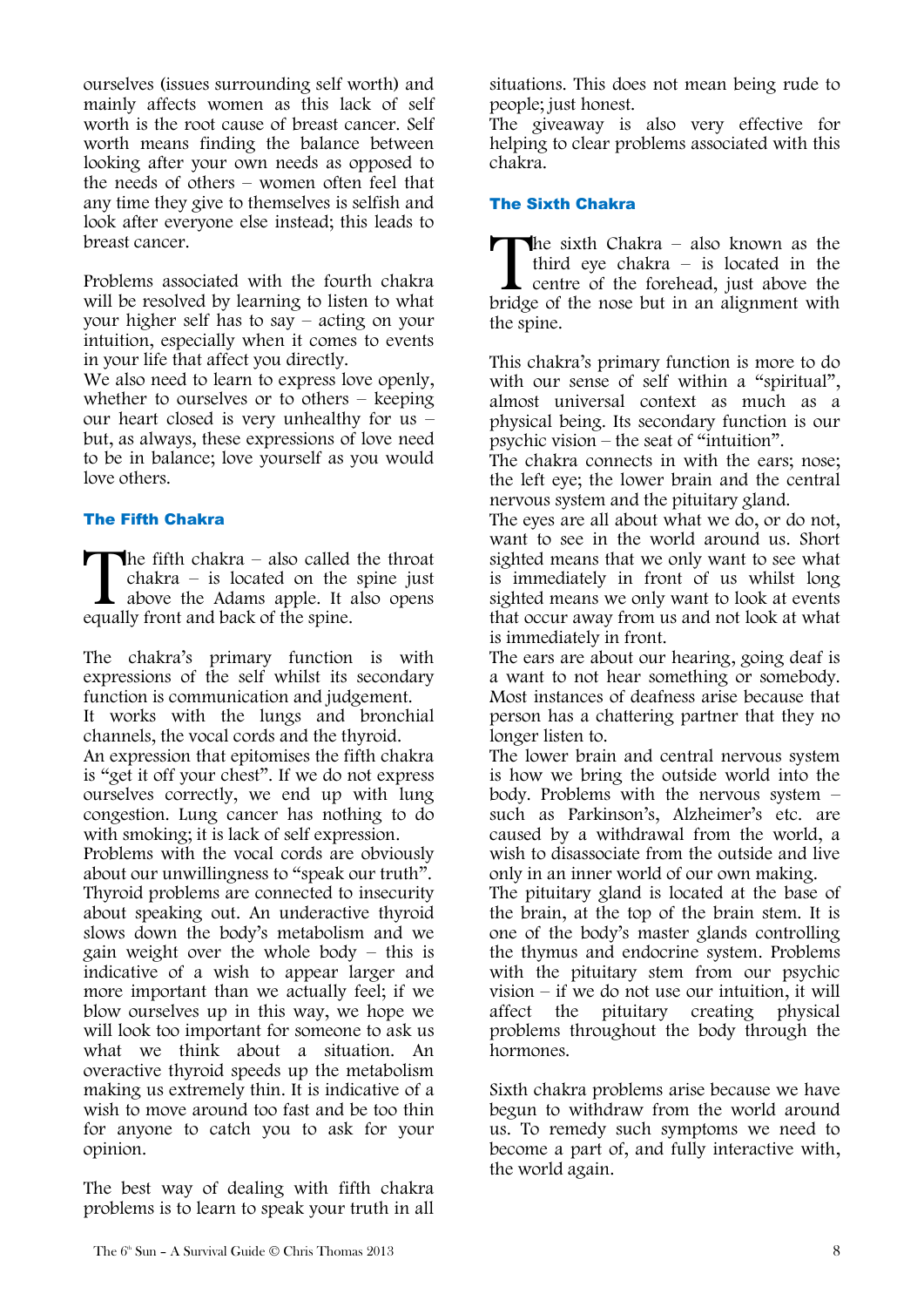#### The Seventh Chakra

**The seventh chakra** – also known as the crown chakra – is located at the top of the head in alignment with the spine. T

The seventh chakra is the direct energetic connection between the higher self and the physical self and works with the upper brain, the pineal gland and the right eye.

The upper brain is the interface between all of the body"s physical functions and the higher self. Through this chakra, the higher self monitors the body"s activities and well being.

The pineal gland is located at the back of the brain and produces a hormone called Melatonin. Melatonin is an extremely important hormone as it is the master hormone behind several other hormones. Primarily, it controls the body's "clock" when to go to sleep and when to wake up. The primary symptom of this aspect of melatonin is ME.

Melatonin also controls the production of thyroxin, in conjunction with the thymus and the thyroid.

Melatonin is also the body's primary antioxidant. When we are asleep, the Melatonin sweeps through the body clearing out toxins.

The biggest problem associated with this chakra is ME (myalgic encephalomyelitis). This is where the sufferer has no energy to do anything. The symptoms arise because we have refused to listen to the prompts of the higher self and we are being shut down until we start to make some right moves in our lives. Once we decide to make positive changes and head off in new life directions, our energy returns.

#### Conclusion

This has been an extremely shortened description of how the higher self communicates to us through the This has been an extremely shortened description of how the higher self communicates to us through the physical body. Symptoms of illness are the higher self"s way of telling us that we have strayed from our chosen life"s path (for a full description of the chakras and the body see Everything You Always Wanted to Know About the Body... and The Sequel to Everything).

If we pay attention to the body  $-$  the higher self"s messages – all symptoms of illness will disappear.

Yes, it is that simple; we can all cure ourselves of any health problem if we listen to our bodies and take action to correct the symptoms.

It should also be noted that having symptoms of illness does not prevent anyone from undergoing full soul re-integration.

What the soul wants from us is to acknowledge that we understand that we have made those symptoms arise in the first place and have begun to take steps to remedy the actions that created the symptoms.

One of the best places to start in clearing the energy imbalances that caused the symptoms is to use the giveaway.

### The Colours of the Chakras

hen we were in a full soul state, we did not have any chakras. The whole of the soul was within the When we were in a full soul state, we did not have any chakras. The whole of the soul was within the body and so the need for concentrations of soul energy, in the chakra locations were not required.

With the whole of the soul within the body, we knew who and what we were and what our needs were. We were also totally honest with ourselves and in our interactions with others. It was only when we divided the soul into two, the higher self and the physical self, that guidance from our higher self was necessary and so the chakras were formed to provide this direct communication.

When we embarked on the Human Plan, 7,000 years ago, the chakras did not have any colours. As we became more and more physical, the energies within the body dropped and, ultimately, we ended up with the chakras taking on colours that reflected our energetic state. These are the "rainbow" colours that most people are familiar with. These rainbow colours are: Red for the first chakra Orange for the second chakra

Yellow for the third chakra Green for the fourth chakra Blue for the fifth chakra Indigo for the sixth chakra Violet for the seventh chakra

These colours reflect the energy frequencies from which the chakras are constructed. However, since 1996, we have been taking on board new energy frequencies which mean that, as the chakras have risen in frequency, they have been changing colours to an intermediary stage.

The first chakra became copper gold The second became petrol blue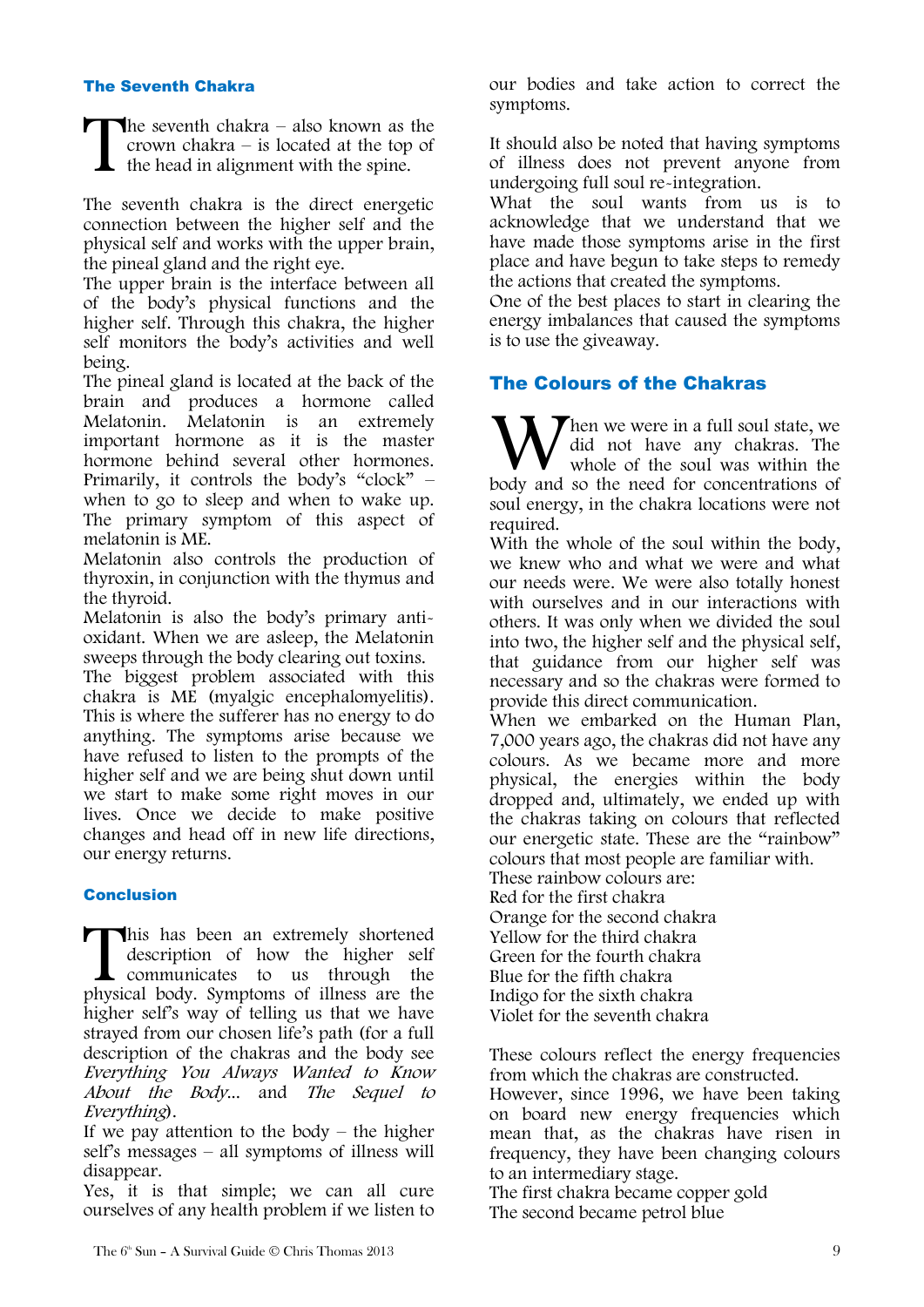The third became petrol green

The fourth became transparent with "flecks" of all the other colours swirling in the chakra vortex

The fifth also became transparent but with fewer flecks of colour to the fourth

The sixth became transparent but with fewer flecks of colour than the fifth

The seventh became totally transparent – pure soul energy

Since the year 2000, nobody on the planet has the original rainbow colours, all have moved on to at least the intermediary colours.

As we cleared out more and more of our emotional issues, we were able to take on board more of the energy frequencies of the higher self. As we did this, the colours of the chakras changed again: they all became transparent.

If we further prepared ourselves for soul reintegration, and took on more of the higher self, the chakras disappeared all together – the energies flowing up and down the spine smoothed out and just became low frequency at the base of the spine and higher frequencies at the top of the head. By the time you reach this stage, you will have taken on a fair percentage of the higher self and the body contains a total of something like 20 dimensions.

Many millions of people were at this stage of development by the 21st of December 2012.

In other words, they had resolved all of their emotional difficulties and become honest enough to not build any more emotional blockages.

The reason why these people did not complete soul re-integration on the 21st is down to individual choice. The main reason being that on a higher self level, they all agreed that they would undergo soul reintegration at the same time as everyone else.

What everyone else needs to do is to catch up with these people who are totally ready.

### **Diet**

**T** f we are listening to our higher self through the chakras, we will not become ill. That is a statement of fact based on my 35 or so years of working with people as a psychic surgeon – see About the Author.  $\prod_{35}$ 

If we keep the energies of the chakras in as pure a state as possible, we can eat virtually anything and it will not affect our health or our weight.

However, we do not yet live in that perfect world (although we will after soul reintegration).

Our everyday lives mean that we have to make compromises and this leads to, at least, minor imbalances in the energies of the chakras. With these imbalances in place, the food we eat can have major impacts on our health and on our weight and so we need to ensure that we only eat the foods that our body actually needs. We also need to keep our food sources as chemical free as possible.

Given the way in which we live our lives leads to imbalances in the energies of the chakras, we need to ensure that we provide ourselves with the correct nutrients and balance of fats, sugars, starches and carbohydrates. This is in order that we are able to function correctly and maintain the body"s cells in as peak a condition as our lives allow.

In order to maximise cell efficiency, we need to eat a diet that feeds the cells properly. What follows is totally at odds with currently accepted "healthy eating" practices and dietary recommendations.

For the past thirty years, we have been told that we need to cut down on saturated fats, increase polyunsaturated fats and increase our carbohydrate intake and reduce cholesterol.

This is the exact opposite of what the body"s cells actually need.

To understand this statement, we need to understand how humans developed on Earth.

It is now acknowledged that our direct ancestors were Cro-Magnon Man. These proto-humans first appeared, planet-wide, about 3.5 million years ago.

They were hunter-gatherers; that means that they hunted for meat and gathered fruit, berries and nuts as the seasons permitted. They ate very little in the way of vegetable matter and even less in the way of grains or cereals. This lifestyle continued for over 3 million years. In other words, the human body is built around the body-form that developed as the Cro-Magnon evolved.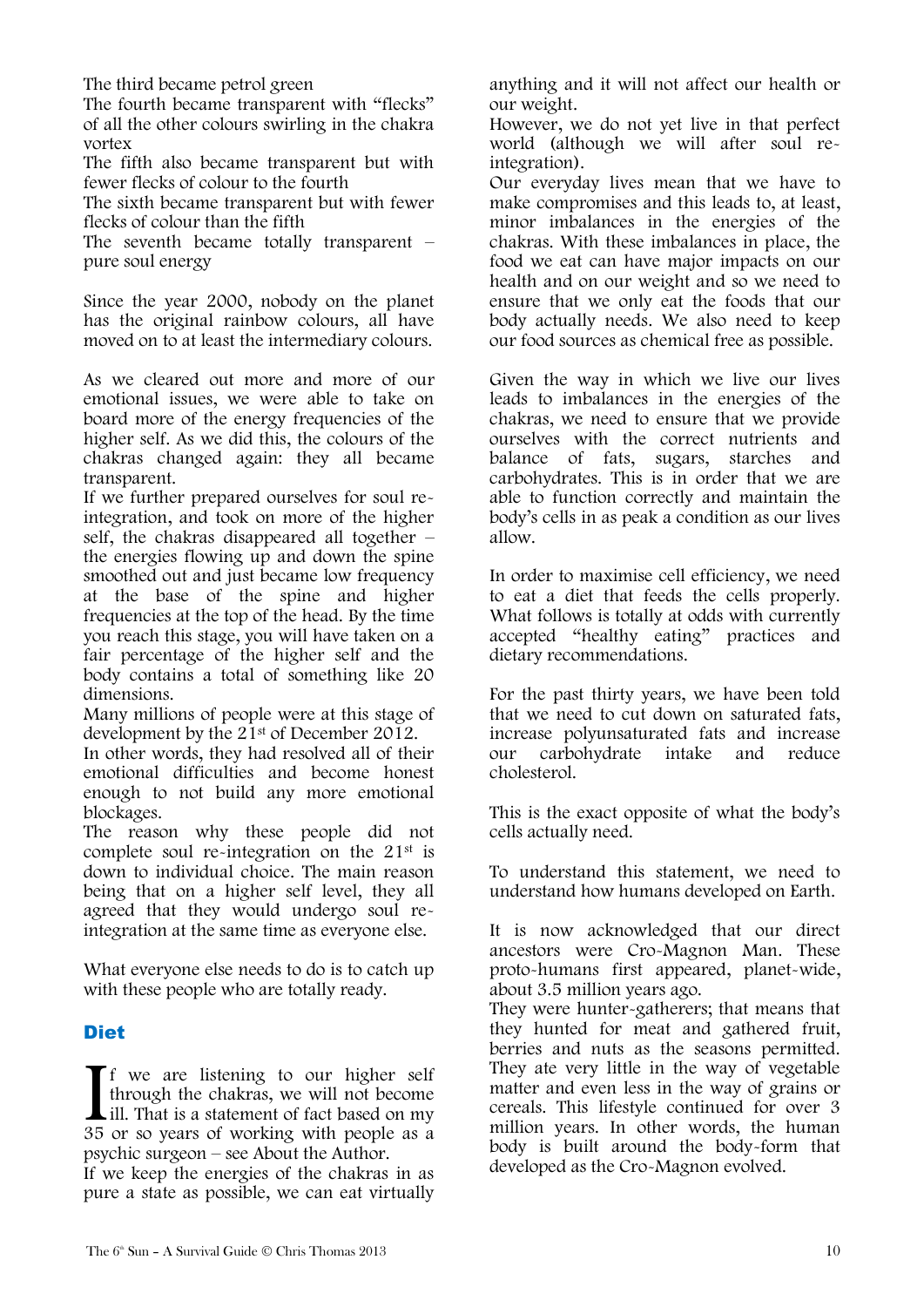The human body"s primary dietary needs are centred around meat and saturated fats with some fruits, nuts and berries and very little in the way of carbohydrate.

The simplest way of showing that our current so-called "healthy diet" is wrong for us is to ask these questions:

After thirty years of eating for health, why do we have illnesses reaching epidemic proportions particularly obesity and diabetes?

If our diets are so healthy, why are we not healthy?

As our great grandparents' diet was the exact opposite of what we currently eat, in terms of fats and carbohydrates, why did they not have worse health problems especially as most of our current killer diseases were unheard of in their time?

It is very clear that our bodies are in a state of terminal decline and yet we are supposed to be eating the diet that is the most healthy for us.

So what changes should we be making to our diets to reverse this trend towards lifethreatening diseases?

Firstly, we need to understand the basic components required by the body and why they are necessary.

### **Cholesterol**

holesterol is, arguably, the most important substance that the body produces for its own well being. C

We all "know" about cholesterol:

It comes from eating saturated fat.

We must keep our blood cholesterol levels below 3 millimoles per litre (mmol/l) – (actually, the current recommendation is 4 mmol/l but there are moves to reduce it to 3). The body's natural level is about  $6.2 - 6.8$ depending on the individual. Some people have higher levels.

Very few people are aware that cholesterol is, in fact, manufactured by the liver.

The liver expends a huge amount of energy producing cholesterol in a very complex chemical sequence that does not involve any kind of fat. The liver does this 24 hours per day, 365 days per year. The liver does this because every single cell within the body, of which there are trillions, needs cholesterol every single day.

The only difference eating food that is high in cholesterol makes is that the body uses the cholesterol taken from food to reduce the amount of cholesterol produced by the liver.

Q. How many types of cholesterol are there? A. One – it is called cholesterol.

#### Q. What are HDL and LDL?

A. HDL stands for High Density Lipoprotein and transports cholesterol from the liver to wherever it is needed within the body.

LDL stands for Low Density Lipoprotein and collects any excess cholesterol from the blood and (probably) returns the excess to the liver for recycling.

HDL and LDL are lipoproteins and are not types of cholesterol.

Q. My doctor has given me a blood cholesterol count – what does it mean?

A. Cholesterol does not exist in the blood, what doctors give out are lipoprotein counts.

Q. Why should I reduce my cholesterol levels?

A. You shouldn"t. You cannot have too much cholesterol in the body as the body is self regulating; the liver only produces what the body needs and no more.

Q. Can you have too much cholesterol?

A. No; there is no such thing as too much cholesterol, the liver only produces as much as the body requires and no more. Whatever your cholesterol level is, it is what your body needs. A high cholesterol level means that the body has problems which it is attempting to repair. If you reduce the body"s cholesterol levels, it cannot repair itself and the cells begin to die, eventually leading to death.

Q. So what does cholesterol do?

A. Its primary role is to do with maintaining the integrity of the walls of the body"s cells – too little cholesterol and the body"s cells begin to collapse with disastrous consequences; cancer being a prime example.

The brain is made up of roughly 70 per cent fat and 30 per cent cholesterol. The brain also uses cholesterol to pass messages across the synaptic gaps.

Every single cell within your body needs a supply of cholesterol every 24 hours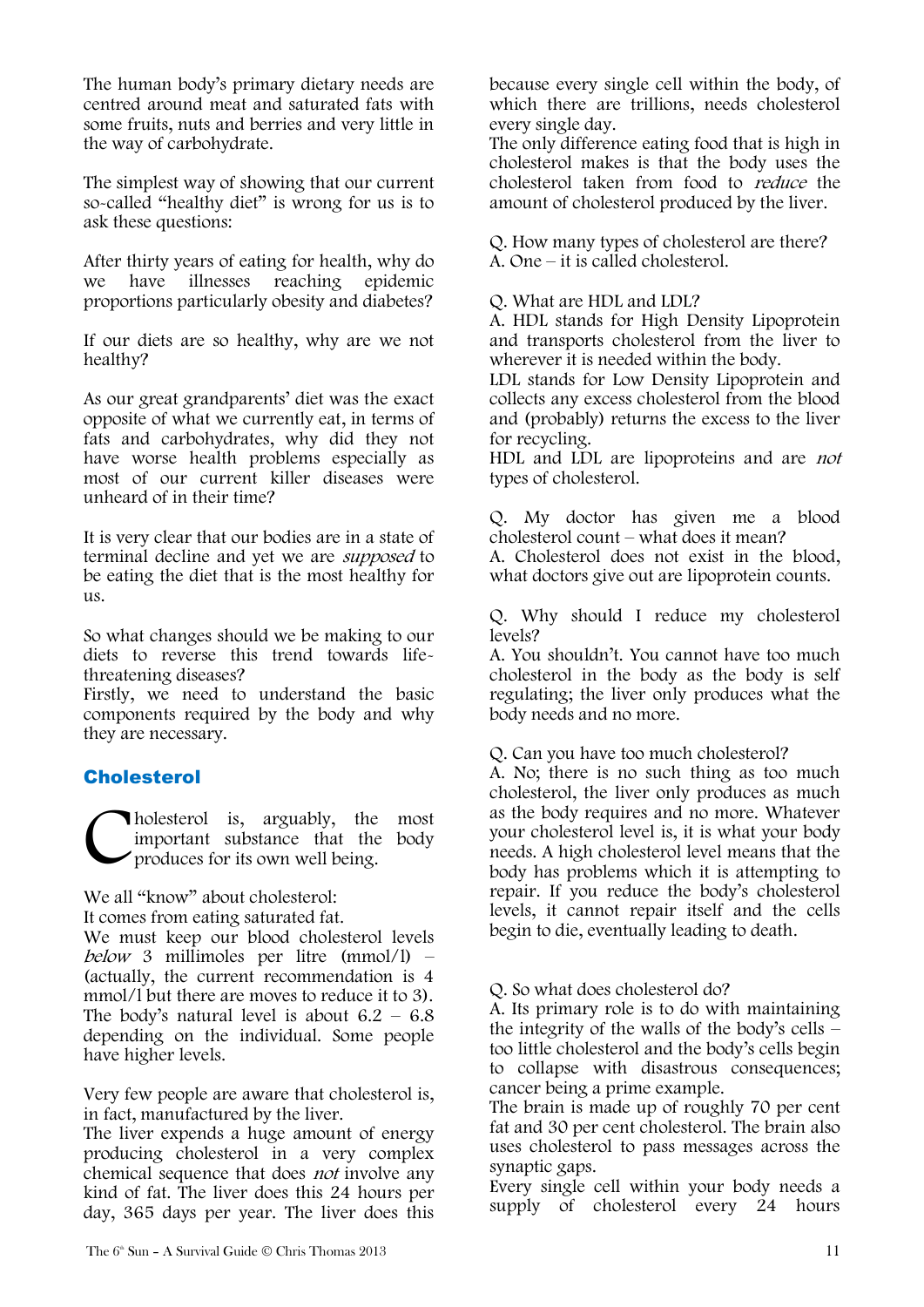otherwise the cell cannot maintain its integrity which would allow in viruses, bacteria and other undesirable debris.

When a cell dies, cholesterol is needed to build its replacement cell.

If you cut yourself, the area of the cut is flooded with cholesterol to build new cells to repair the damage and rebuild the skin or, if the cut is internal, such as in an artery, the damaged region is flooded with cholesterol to repair the damage – cholesterol does not cause heart disease, it is part of the body"s defence and repair mechanisms.

A simple truth is that when your mother became pregnant with you, if her body did not produce sufficient cholesterol, you would not be here.

Simply put, cholesterol is necessary to create life and maintain that life once it exists. Denying the body its ability to self-repair, by taking cholesterol reducing drugs, is a form of suicide.

Q. What happens if cholesterol levels are artificially reduced such as by taking statins or cholesterol reducing foods?

A. The first side effect of statins is reduced short-term memory – this can be quite severe in some instances.

Over time, statins reduce the body"s store of co-enzyme Q10 which begins to destroy the body"s connective tissue. This results in the muscles atrophying and the body becomes very much weakened.

There is then a ripple-down effect where all of the body"s systems gradually decline eventually leading to death.

A cholesterol count of 4, or below, leads to mental problems, depression, paranoia and whole system failure eventually leading to death.

Cholesterol is essential for life and the maintenance of the physical body - natural cholesterol levels are essential.

This is so far against the current medical advice and advertising propaganda that there will be many of you saying this is rubbish. Fine. The author has no problem with that, I would suggest that you get yourself clued up and do some research for yourself. As a start try:

"The Great Cholesterol Con" by Dr Malcolm Kendrick published by John Blake Publishing Ltd., ISBN 978-1-84454-360-1

### Fats

There are four different types of fats:

Saturated fats – these are obtained from meats, butter, whole milk etc.

Mono-unsaturated fats – these are obtained from olive oil, palm oil, coconut oil etc.

Poly-unsaturated fats – these are obtained from vegetables such as corn oil, sunflower oil, etc.

Transitionary fats (commonly called transfats) – these do not occur naturally but are man-made from vegetable oils.

In order for the body to function properly, it needs a varying combination of the first three fats on a day to day basis.

The fourth type of  $fat - trans-fats - is not$ digestible by the body and can cause considerable harm by disrupting many of the body"s systems.

As we saw earlier, our bodies evolved as "hunter-gatherers" with our primary source of nourishment derived from meats.

Although we consider ourselves to be "wise man" (Homo Sapien), our bodies have not evolved beyond our basic hunter-gatherer requirements. In other words, our bodies still consider the best source of nutrients to be from meat and the saturated fats associated with it.

As a simple example:

Since the early 1800's, explorers have encountered many peoples living a "traditional" hunter-gatherer life-style in many parts of the planet.

When these traditional peoples were forced into eating a "western" diet, they all became subject to exactly the same illnesses and ailments that we do in the west. Before the introduction of a western diet, these peoples were extremely healthy.

The most recent example of this is with the Inuit and Eskimo peoples of northern Canada. These peoples have always had a diet which is comprised entirely of meat and fish with only a very small percentage of their diets made up by seasonal nuts and berries.

They were extremely healthy and they had no histories of obesity, diabetes or heart disease. In recent years, following western intervention, their diet now includes a severe reduction of fats, the introduction of white bread and cereals and their health has deteriorated to the point where obesity,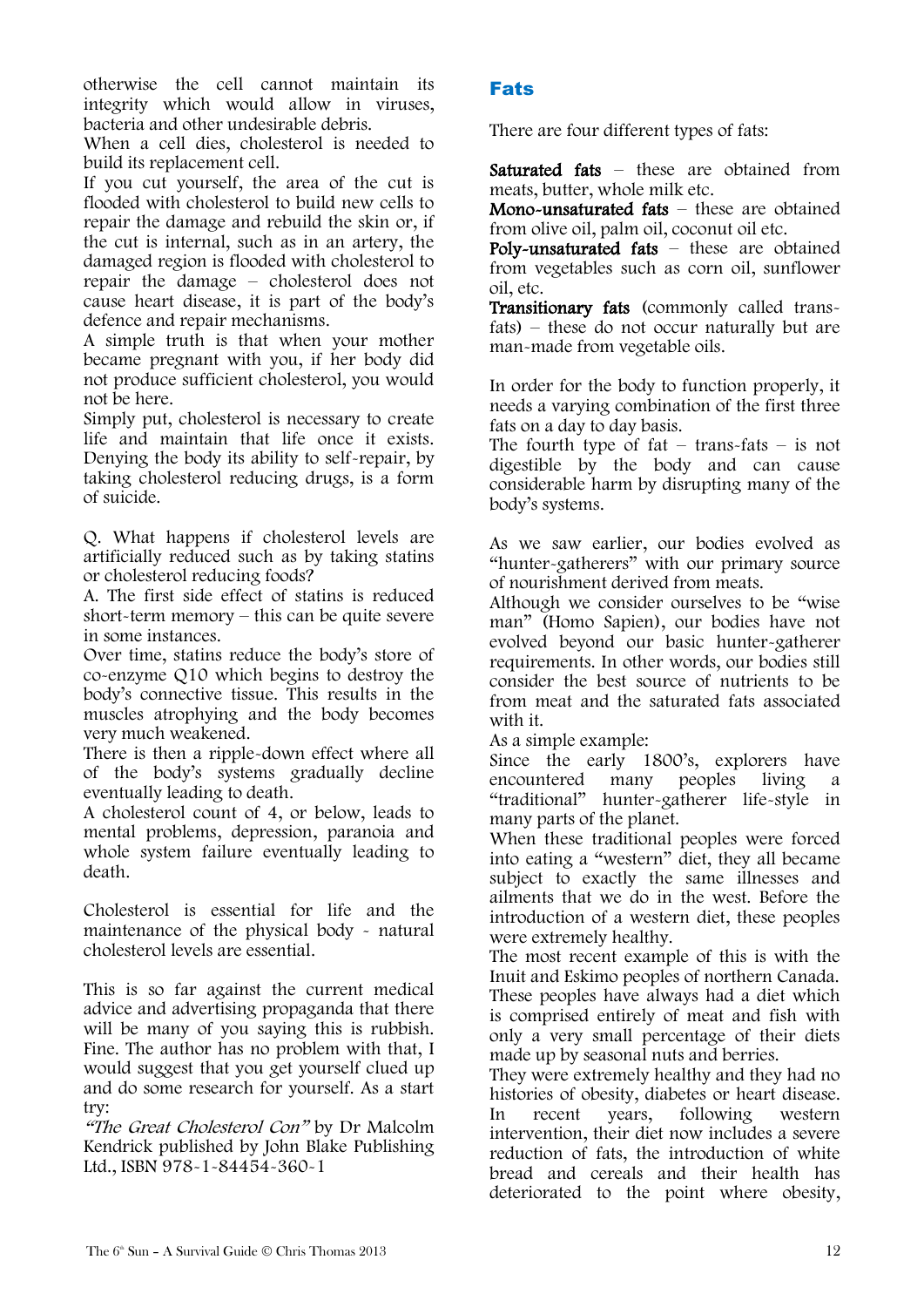diabetes and heart disease are as prevalent as in North America.

The only thing that has changed is their diets and they have gone from people who were extremely healthy and perfectly adapted to their environment to requiring medication and hospitalisation.

The plight of the Inuit and the Eskimo perfectly illustrate that a traditional diet high in saturated fats is healthy whilst our western so-called "healthy diet" (low saturated fats and high carbohydrates) is a killer.

The two biggest problems with our western diet are carbohydrates and trans-fats. We will look briefly at the problems of carbohydrates later but let us first look briefly at trans-fats.

Vegetable oils (poly-unsaturated fats) are liquid at room temperature. This makes them unsuitable for spreading on bread. In order to make them spreadable, they are turned into margarine. In order to do this the oils have to be hydrogenated, heated, and put under enormous pressure.

The molecular structure of vegetable oil is "kinked". It is this kink that prevents the oils solidifying at room temperature. In order to achieve room temperature solidity, the molecular structure needs to be straightened.

This straightening is achieved by adding a hydrogen atom into the area where the molecule is kinked – this is hydrogenation and it is a very haphazard process.

A simple explanation would be this:

The vegetable oils are heated to very high temperatures and put under huge pressure. The oil is then bombarded with hydrogen atoms in the hope that they will connect into the correct place in the oil molecules.

This is why they are called trans-fats; the hydrogen atom creates what is known as a trans bond within the molecule.

The process of hydrogenation is very haphazard and the resulting oil is swamped with unpaired hydrogen atoms. These unpaired atoms act as free radicals within the body whenever hydrogenated oils are eaten resulting in a huge amount of damage to the body"s cells.

To make these hydrogenated oils into margarine, they undergo numerous chemical processes which all add other chemicals into the mixture. At the other end of the manufacturing process the margarine emerges as a grey gloopy substance. To make it more palatable, a coloured dye is added – yellow – to make it look more like butter!

Margarine contains an average of 25 artificial or chemical ingredients; butter contains one natural ingredient – milk.

The number of health problems that are connected to our eating hydrogenated oils and margarines – trans-fats – is huge and too long to list here but primary amongst them are heart disease, cancers (particularly breast cancers) and obesity.

The following foods are all extremely high in trans-fats:

Pre-baked pastries from commercial bakers Pre-made meals from commercial suppliers Fast foods of all kinds

To understand the kinds of mixture of fats that our body actually needs is demonstrated by the fats present in breast milk.

Assuming that your mother had sufficient cholesterol in her body to make you, once you are born, the best start the infant can have is to be fed breast milk produced by the mother. Not only does breast milk provide natural immunity to many bacteria and viruses, it only contains the mixture of fats that the growing infant needs.

Breast milk is made up as follows:

Saturated fat  $-54$  per cent Mono-unsaturated fat – 39 per cent Poly-unsaturated fat  $-8$  per cent

If saturated fats were unhealthy for us, our mother"s bodies would not produce it in such quantities in the food she manufactures to feed her child.

Our bodies need saturated fats.

### **Carbohydrates**

Then we speak about carbohydrates, we usually think of foods like bread, sugar, pasta, potatoes, etc. When we speak about carbohydrates, we usually think of foods like bread, sugar, pasta, potatoes, etc. But, this is too narrow a definition as fruit and vegetables are also carbohydrates. Essentially all sugars and all starches are carbohydrates from whatever source. Everything that is vegetable or derived from vegetable sources is a carbohydrate. Or, put another way, virtually all foods that are not meat or fat are carbohydrates.

What makes carbohydrates so appealing to eat is that we usually get an energy "rush" which makes us feel as though we have eaten the right thing.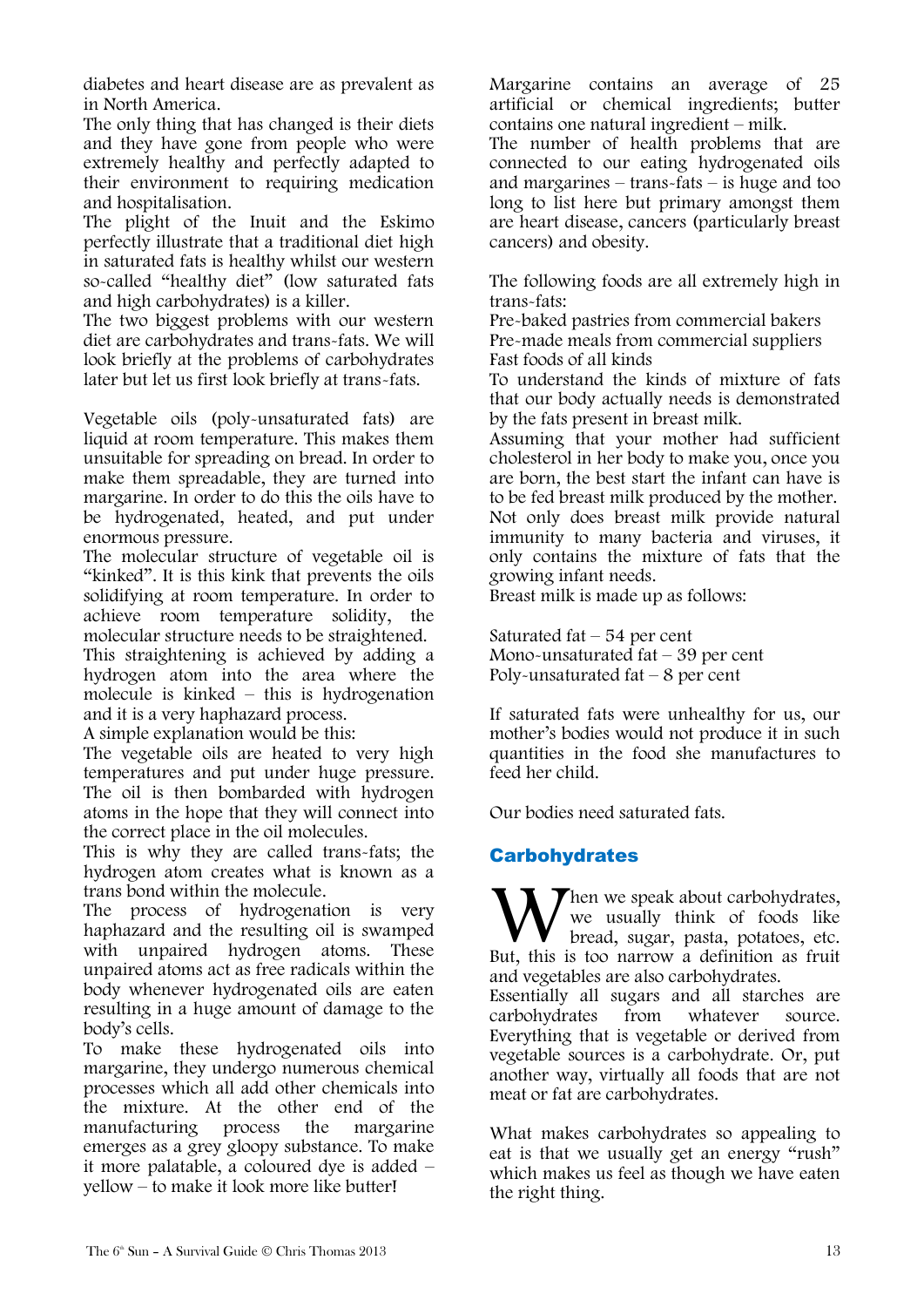The problem with carbohydrates stems from how the body processes them.

When we eat carbohydrates, the body converts them to glucose. Whilst glucose is seen as an energy source, it is not one that the body can handle easily.

In order to maintain the body, the body"s cells need an energy source. If the source of the energy is glucose, the cells cannot accept it in that form. In order for the cells to make use of glucose, the body also needs to produce insulin.

Insulin acts a little like a key in that it "unlocks" the cells and allows the glucose in. However, the body"s cells can only make use of a limited amount of glucose to supply its energy needs. When a cell has reached its "glucose threshold", the cell is still crying out for an energy source and, if the food we have eaten can only supply glucose (from carbohydrates); the pancreas is forced into producing more and more insulin to "unlock" the cell walls. Over a period of time, the cells increasingly resist the glucose and the insulin. Once this stage is reached, the cells are, effectively, insulin intolerant  $-$  a state of diabetes. As the cells no longer accept the glucose, the insulin then stores the glucose in fat cells.

The more the cells become insulin intolerant, the more the glucose is stored in fat cells resulting not only in diabetes but also obesity. Being overweight does not cause diabetes, being insulin intolerant because of a high carbohydrate diet causes weight gain.

However, if we substitute saturated fat for carbohydrates in our diet, the cells readily accept the fat, our insulin levels drop and we lose weight. This is why high fat/low carbohydrate weight loss diets actually work.

### A Correct Diet

The current "healthy diet" that we have been propagandised into believing is good for us – high carbohydrates/low saturated fats  $-$  is the exact opposite of what the body actually needs to maintain a healthy body.  $\prod_{\text{saturr}}$ 

There have been thousands of studies carried out to prove the "healthy diet" is the right one and every one of them has failed to do so. The results of scientific studies depend on who was paying for the study to be carried out.

Scientific studies are written in three parts. The first part is an introduction – a declaration of what the study is being carried out for. The second part is the actual results reached from the experiment whilst the third part is a summary of results and how they have been interpreted by those who carried out the study.

Most scientists and doctors only read the introduction and the final summary; very few read the body of the study – the actual study data – if they read any of the studies at all.

If the study was sponsored by, let's say, the margarine industry, the summary will conclude that the high carbohydrate/low saturated fat diet is correct. But, if you then study the actual data, you will find that this conclusion is not borne out by the facts that the study uncovered. In other words, a high saturated fat/low carbohydrate diet is the best.

The margarine industry is a good example to choose as they have been trying to prove that margarine is healthier than butter ever since margarine was first developed at the end of the 1800"s. It all began as a marketing ploy to promote margarine over butter and the whole thing has mushroomed from there.

We noted earlier that our bodies have evolved to live on a high fat diet. Once we stopped living as hunter-gatherers, we developed a diet that was best for our changed life-styles. This is the diet eaten by our ancestors such as our great grandparents.

Their diet was:

Fatty meat, butter, whole milk, hard cheese, lard and dripping, some fish and some fruit and vegetables in season all cooked from fresh ingredients.

Their diet is what our current diet should be.

The proportions of these various types of foods that are necessary for optimum body performance are these:

Carbohydrates:  $10 - 15$  % of total calories Protein: 15 – 25% of total calories Fat:  $60 - 70$  % of total calories

Again, these conclusions are totally at odds with the advice we are led to believe and many will be sceptical.

Fine. Go and research your diet for yourself and then you will see how much we have been wilfully misled. As a start try:

"Trick and Treat" by Barry Groves published by Hammersmith Press Ltd. ISBN 978-1-905140-22-0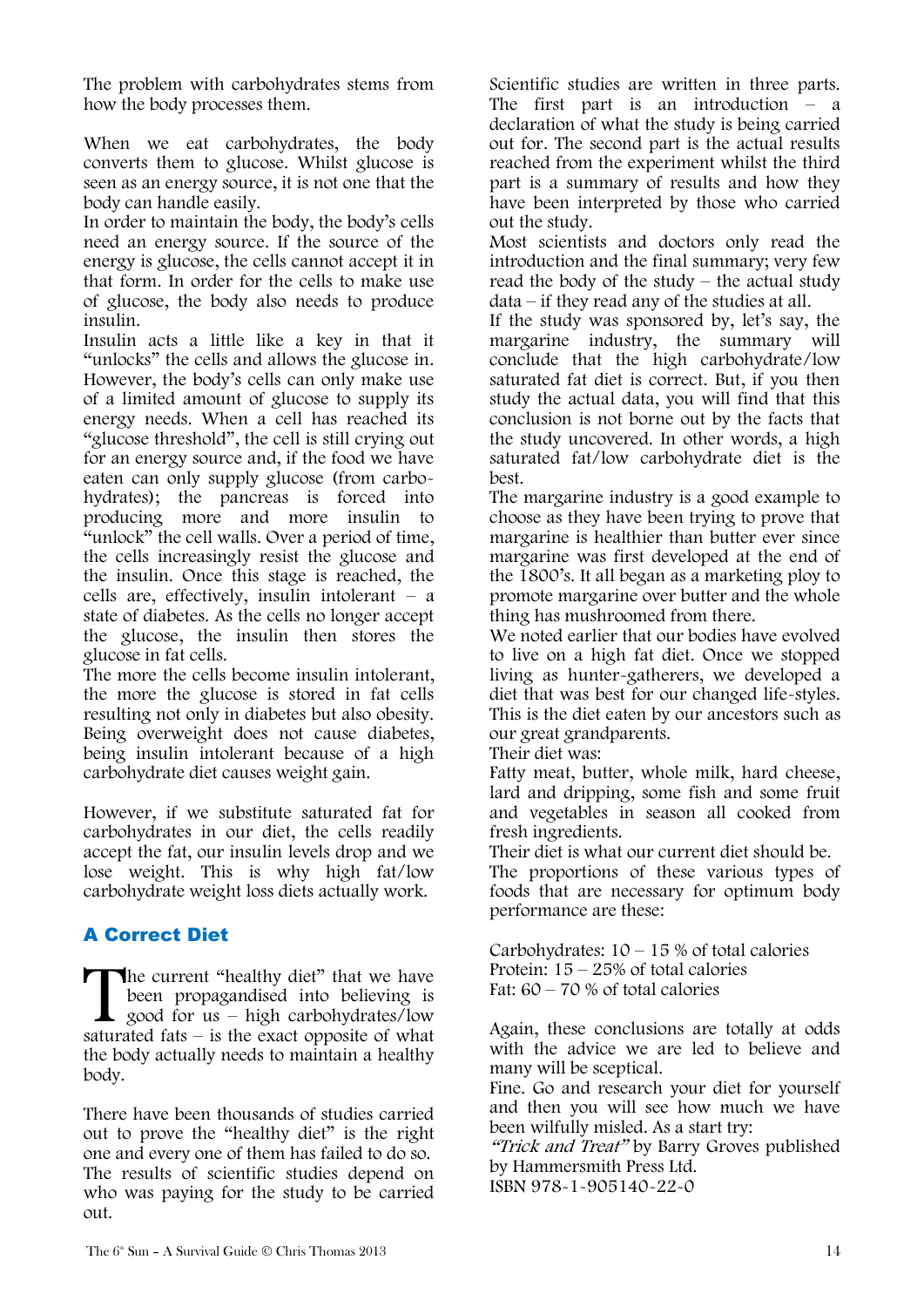### Weight Gain

f we are listening to our higher self and acting on its advice, we can eat virtually **L**anything and will not gain weight. The If we are listening to our higher self and acting on its advice, we can eat virtually anything and will not gain weight. The current trend in diets towards the low fat/high carbohydrate will cause weight gain if the chakras are not functioning at their peak.

However, if we adopt the correct diet  $-$  high saturated fat/low carbohydrate, we can still gain weight. This type of weight gain is connected with the 3rd chakra.

Weight gain is included here because it is a major issue for many people and its cause has an impact on soul re-integration.

All of the organs that process our emotions are connected with the 3rd chakra and these are the same organs that process our food. But, weight gain does not come from the food we eat therefore it must be caused by our emotions.

This is why women have particular problems with weight gain and constipation. It also has to do with the way in which women"s brains work and how they see themselves in society. Now before you attack me for being an antifeminist, I need to explain these statements.

So let us start at the top.

If you ask a man to find a solution to a problem, he will think about it and come up with an average of 3 solutions.

If you ask a woman to find a solution to the same problem she will think about it and come up with an average of 103 solutions.

Many women claim this proves that women have a superior intellect to men.

That is an argument I am not getting into as it would cause me too much trouble, but we need to look at why women arrive at so many solutions.

If you analyse the solutions arrived at by women, you will find that she has produced generally similar practical solutions to a man. The extra number of solutions are variations on the basic answers but each variation has an emotion attached.

In other words, it isn"t a question of any one solution being the correct practical way of dealing with the problem it is how she will feel about the solution. Each extra solution has a different emotion attached to it.

The problem then is once the problem is solved, she still has 102 other solutions that have an emotional attachment and those emotional attachments remain unresolved. As they are unresolved, they stay within her body causing blockages in the third chakra.

As we come down the body, we then arrive at the fifth chakra.

This chakra controls the function of the thyroid gland which is all about communication and expression of self and controls the body"s metabolism.

We live in a world dominated by men and male values. In this world, women are not usually allowed to express themselves. This lack of expression slows down the function of the thyroid, the body"s metabolism slows and weight is gained.

Then we come down to the 3rd chakra.

This chakra is all about personal power – how seriously a woman's ideas are taken.

Again, given our male dominated world, it is difficult for a woman to express her personal power effectively and this affects all of the abdominal organs.

So let us look at the organs of the 3rd chakra again.

It starts with the stomach. If we find ourselves<br>in a situation where we have an in a situation where we have an overwhelming emotional response, we can vomit. If we have to "swallow" our response – situations we cannot "stomach" – we build up weaknesses which can, in later years lead to stomach cancer.

The stomach leads on to the small intestines. These process our emotional responses. However, if we overwhelm the small intestines with too many emotions (as in over thinking problems), it becomes sluggish and it cannot process food properly, leading to bloating and constipation or cycles of constipation and diarrhoea.

The large intestines store long term emotional debris. Where the small and large intestines meet is a region called the caecum. If we have difficulty transferring emotions between them being processed and going into long term storage, this area can become inflamed leading to Crohn"s Disease. If we do not clear our emotions as we go through life, they end up being stored in the large intestines leading to constipation, bloating and dehydration.

Around the digestive system, we have the other abdominal organs.

The liver is the central processor for all emotions but deals specifically with fear, guilt and jealousy. If any of these emotions are felt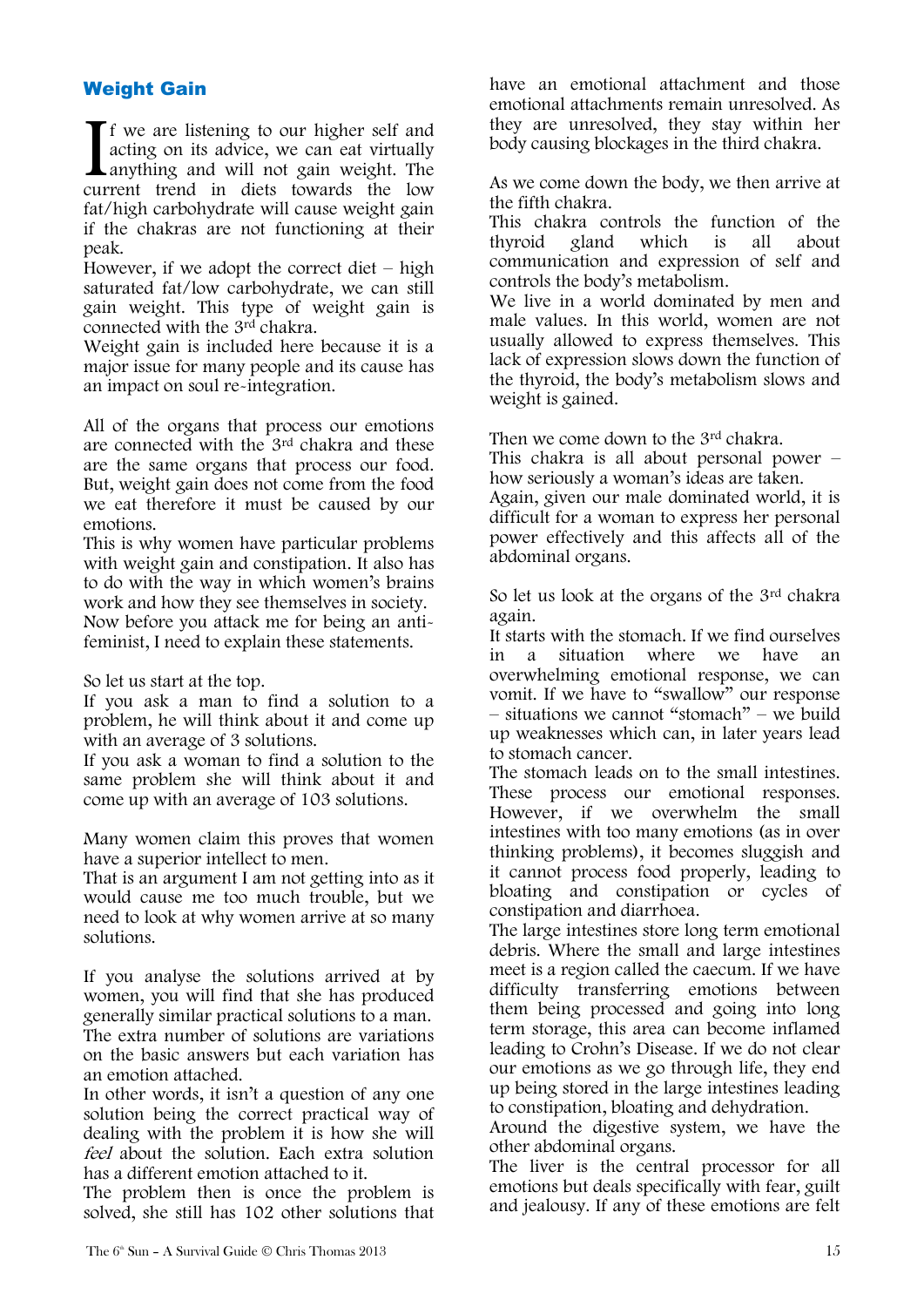then they can cause disruption to the liver"s function: in digestive terms, that means the production of bile which is used to help break down the fats in our diet.

The gall bladder deals with unexpressed anger. This organ also produces bile.

The spleen chemically encodes the contents of our blood and so is responsible for how well we absorb nutrition from our food. It also controls the function of the lower body"s lymphatic system  $-$  the lymph's are part of the immune system and are nearly as extensive as our blood vessels. On an emotional level, the spleen deals with frustration. Too much frustration held in the spleen leads to poor nutrition and cellulite.

The final organ is the pancreas. This produces a huge range of chemical substances, particularly hormones. On an emotional level, the pancreas deals with emotional force – how forcibly we express ourselves; if we should have shouted at someone but all we did was to mutter under our breath, all of the unexpressed emotion blocks up the pancreas"s function.

Sometimes, organs will connect together to show why we have problems. For example: diabetes is caused by a breakdown in the communication between the pancreas and the liver. So if we read the two organs functions together: the liver and fear and the pancreas and emotional force we have a symptom of someone who is too fearful to express themselves fully.

The reason for spending some time on explaining how not expressing emotions is a cause for many bodily problems is that is also a problem in terms of soul re-integration.

Emotions trapped in the body take up space that could, and should, be occupied by the higher self.

Women, in particular have problems in these regions not only due to the way in which their mind works but also in how society expects them to behave and so many women have had difficulties arriving at the point where they can re-integrate their higher self because they do not know how to clear out all of these emotions that have become stuck.

To give you an example of what I mean.

I have been exchanging emails with a friend for a few years. Over that time she has worked very hard at clearing all of the problems she had in her life as she was determined to go through soul re-integration. When the 21st of December 2012 came and

went, she was confused about why she had felt so little change within herself. Then she sent me this email.

#### Dear Chris

I have honestly lost heart a bit...There was some information I had been holding out on my husband prior to the  $21^{st}$  hoping that I would re-integrate and so not have to tell him...and now that nothing miraculous happened to our family on the 21st I was faced with the reality that there is life as we currently know it in the future and I still had been stifling my HS"s voice...since I voiced my HS and my real thoughts on our relationship I lost 7lbs in 2 days, feel more energetic and have started my periods for the first time since last giving birth which was another strange thing to happen as I could not figure out why I hadn"t had one for so long...until I read the thyroid issues in your body book.

The reference to her periods starting again was because she cleared out her 2nd chakra – husband and wife-type relationships and the reference to the thyroid is to do with it belonging to the  $5<sup>th</sup>$  chakra – expression of the self.

My friend"s experience is typical of many people. So many were hoping that they would undergo soul re-integration on the 21st of December 2012 as a way of avoiding the elephant in the living room (the big emotional problems they have been avoiding for some time).

As my friend found out, it did not happen that way. One of the primary reasons why people in the western world did not reintegrate on the 21st of December 2012 was that they were more than knee deep in elephant poo. So deep in fact that their higher self could not get into the body as there was so little room.

My friends actions are the kinds of actions that so many people need to take – acknowledge the elephant and sort out whatever issue you have with those around you; literally sweep the poo out of your life.

This is why the Earth had to take measures to reduce the immediate impact of the 6<sup>th</sup> Sun; so many people who could have made full soul re-integration on that day had not done enough clearing. Literally, their higher self did not have enough space to get into.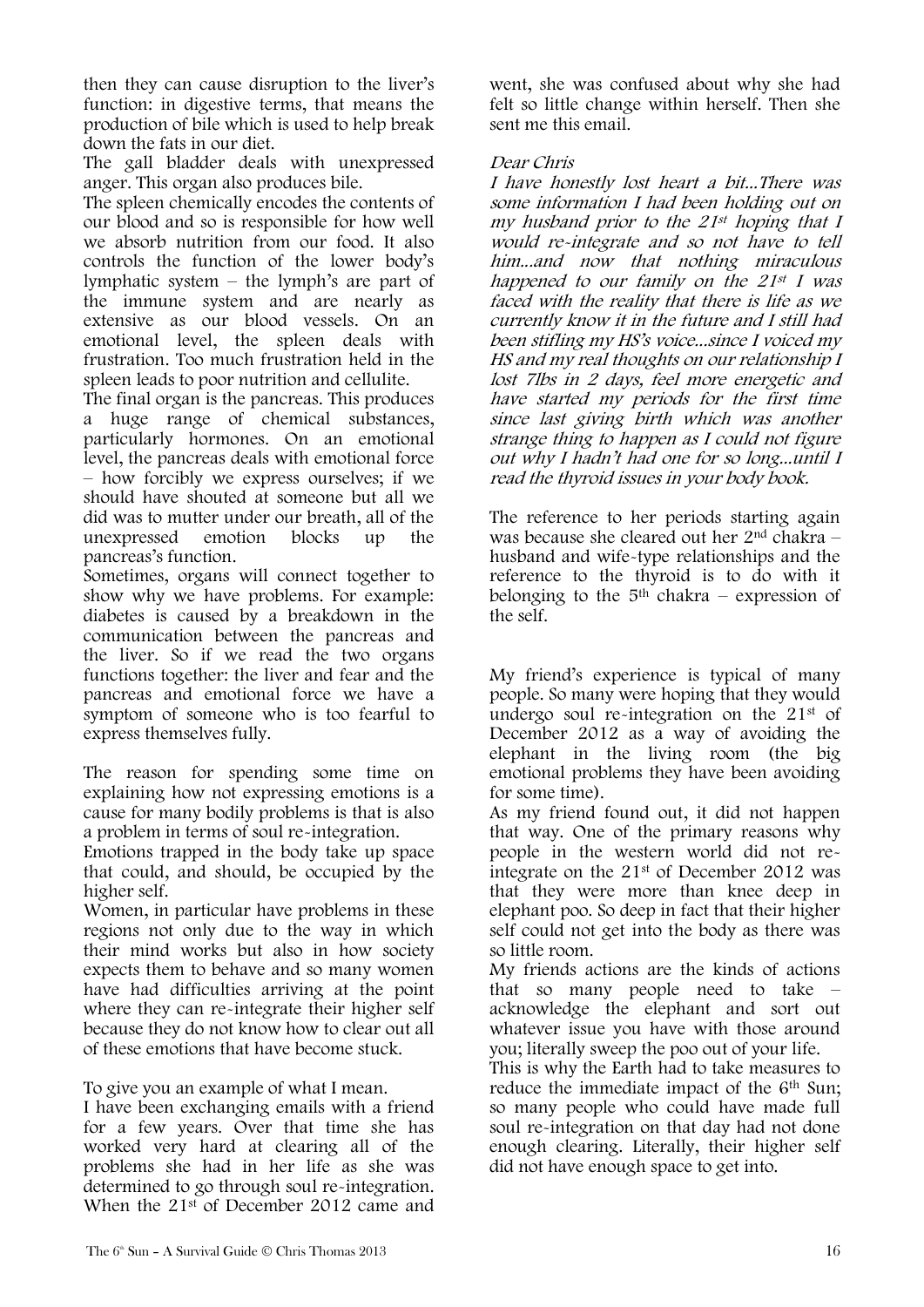So, be like my friend. Wake up to reality. Stop ignoring the elephant in the room and express yourself fully to those in your life who need it.

Do not avoid the person by taking it out on other people. You need to face up to the one person who has caused you the most problems. It could be your partner. It could be a parent or grandparent. It could be your boss or it could be your brother or sister. It does not matter who it is, you must resolve your grievances with that person.

There are only two options here: either you do confront the person and move on clear of your rubbish or you continue to ignore the issue and your body will go into further decline. If you go into decline, you are fighting the new energies of the 6th Sun and that will only make the decline happen all the faster.

The best way of helping you to clear out all of these pent up emotions is to make use of the giveaway (see footnote 3). Women, in particular need to make regular use of this useful tool preferably every day or, at least, every week.

The giveaway helps you to remove most of these types of stuck emotions but it will not clear enough to mean that you do not have to confront the person most causing you problems in your life – your higher self will insist that you clear the air with the person concerned.

Now we come to the second reason why nobody in the western world underwent soul re-integration on the 21st of December 2012.

### Channelled Messages

Every time we die, cast off our human body suit, we return to our natural soul state. When in this state, we have very often agreed to help someone who was still physical by becoming their "spirit guide".

The ones we have agreed to help with their life"s problems are usually people we have known in the life we have just completed or have known them from shared previous lifetimes.

These types of guides usually contact the ones they are guiding through mediums. These types of channelled messages are usually not a problem.

Another type of guide is where we enter into a meditation and find that we encounter a spirit guide who has the persona of a Chinaman or perhaps a Native American or even something like a nun.

These types of "guides" are actually your higher self calling on experiences you gained when you were in a previous life and were that Chinaman or Native American etc. This is your higher self trying to say to you that you had the right kind of experience in those previous lives so all you need to do is to call on your past life memories to bring that experience forwards to this lifetime to deal with the problems you currently have in your present life.

These types of guides are also not a problem.

### The Velon

Where we do have problems is with people who are contacted by non-human entities who claim that they are here to help us and humanity to pass through these times of change.

In the past, many of these non-human entities were genuinely trying to help us but gradually, over a number of years, all of these types of messages have come from one group of ET"s. These are known within the Akashic as the Velon.

In the last few years every single channelled message that has been received by people on Earth has originated from the Velon who have taken on numerous disguises in a deliberate attempt to mislead humanity into following an agenda set by the Velon.

The number of disguises invented by the Velon is immense and certainly far too many to list here but some of the main ones are:

Ashtar Command, The Great White Brotherhood, The Council of Nine, The Annunaki, The Hathor, Galactic Federation of Light, Orion Empire, Reptilians, Ascended Sirians, Tall White Nordics, Venusians, Zetas and many, many more.

The Velon also claim to be:

Ascended Masters, Metatron, Mary Magdalene, Saint Germaine, the Christ Consciousness as well as many hundreds of Arch Angels and Angels.

I am not going into the full Velon story here as it would take far too long. The Velon story<br>is fully covered in "Project Human" is fully covered in Extinction" and "The Annunaki Plan? Or the Human Plan?"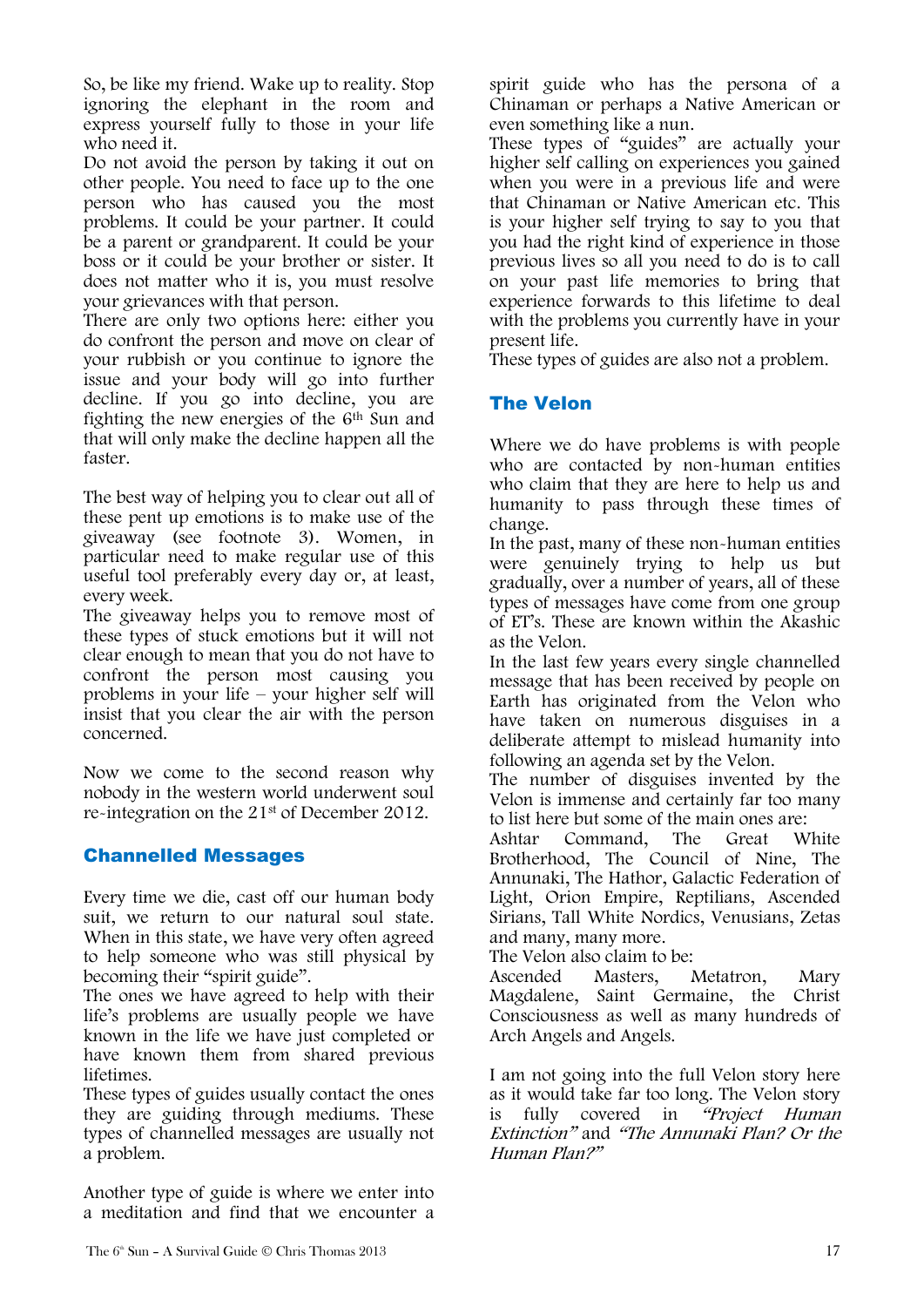The Velon are a race of "semi-physical" beings who originate from a galaxy 32 galaxies distant from our own.

The term "semi-physical" means that they are beings whose whole soul is within their bodies but their bodies are considerably less dense than humans. To each other, they are as solid as humans are to each other but humans would not be able to see them in<br>their natural state unless they were their natural state unless they were particularly psychic. The semi-physical races are the ones who travel in "UFO"s".

Essentially, the Velon underwent some kind of epiphany which made them believe that they were the people who should be living on Earth.

When they arrived here, about 300 hundred years ago, the Earth rejected them and they have been forced to remain outside of the solar system ever since.

However, a small group of the Velon did manage to break through into our solar system and land on Earth. Once they landed, they travelled back in time to about 6,000 years ago and dictated a story to a Sumerian scribe. This story was recorded on clay tablets and they have remained buried under the desert sands until Zecharia Sitchin began to translate them (see The Annunaki Plan? or The Human Plan?).

The story that is recorded on these clay tablets is that the Velon – in the guise of the Annunaki – are the creator gods of humans.

The story is complete fantasy but the translator of these tablets, Zecharia Sitchin, insists that the Annunaki story is the basis of the Old Testament.

Since Sitchin"s books, containing his translations, first appeared in the mid 1960"s many, many thousands of people have fallen for this fantasy story and firmly believe that the Annunaki (Velon) came to Earth and created humans.

This belief actively works against Mother Earth.

In addition to the thousands who see the Annunaki as their creators there are also many thousands who follow the Hathor. Again the Hathor are of Velon origin and have fooled humans into believing that the music they channel is beneficial to both humans and the Earth.

The Hathor have made direct attacks on the Earth, through their "celestoriums", but in addition the music they have channelled is aimed directly at attacking the Earth by introducing energy frequencies, that are incompatible with the Earth Herself.

Other branches of the Velon race have channelled numerous requests for humans to build "portals" that are energy gateways from the Earth to outside of the solar system designed to allow the Velon free access into the solar system bypassing the solar system guardians and deliberately going against the Earth's choices.

By deliberately acting against the Earth"s freedom of choice, they have broken the only "law" that this Universe works within  $$ absolute freedom of choice to choose one"s actions but such choices cannot remove another soul"s right to choose their own actions.

Given that the Velon have broken the only law that this Universe operates within, they have been forcibly evicted from the rest of the Universe.

They would also have been evicted from the area around the solar system if it was not for the number of humans who actively want the Velon to stay.

Over the years, the Velon have contacted many channels on Earth claiming that they are beings who have come to Earth at this time to help us with our soul transitions.

The organisation that calls itself "Ashtar Command" has promised that they will supply ships that will transport humans away from the Earth in order for humans to "Ascend" to a "5<sup>th</sup> Dimension". Many thousands of humans have fallen for this and continue to wish that Ashtar Command would arrive.

Then there is "The Galactic Federation" and "The Galactic Council", both of whom are Velon and promise their help in humans achieving soul re-integration but they have re-written the Earth"s "time-line" so that soul re-integration (ascension to the 5th dimension) has been moved to 2025 or 2032 – their timings vary from message to message and from month to month.

In addition, there are hundreds of other organisations and individuals who channel material to human channels claiming that they are here to help. All of these organisations and individuals are Velon.

According to the Akashic, in the past thirty years, every (100%) channelled message received by human channels has originated from the Velon – no matter what source it is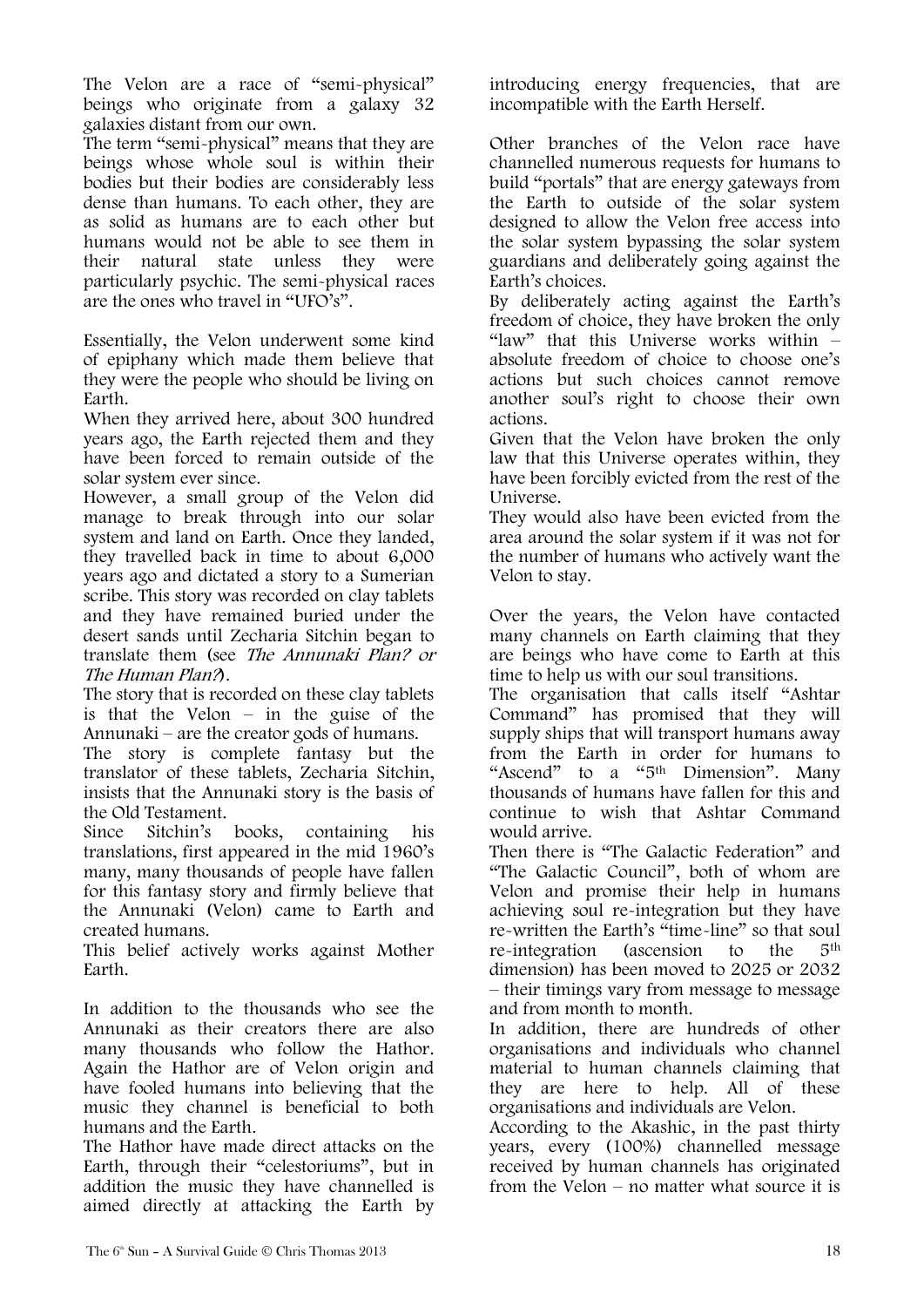claimed the messages come from, the ones producing the messages are the Velon.

The Velon have become such a problem that all of the other races have stopped channelling messages to human channels in the last thirty years.

If you receive any kind of channelled message, it will be from the Velon and no one else.

It is not only channelled information that the Velon control.

The Velon also took control of the Bavarian Illuminati as soon as it was formed in 1776 and have been in total control of the Illuminati up until very recently.

Many thousands of people, world-wide, are familiar with the translation work of Zecharia Sitchin and the Annunaki fantasy story that his translations tell. So many of these people see the Annunaki fantasy as being fact and believe that humans are a slave race created by the Annunaki and that the Annunaki planet, Nibiru, would return at the end of 2012 to claim us as slaves or take us to another planet.

All of this is Velon fantasy.

The first of these Velon originated channelled messages, which became public, was in 1875 when the Russian occultist Madame Helene Paetrovna Blavatsky founded the Theosophical Society.

Madame Blavatsky claimed that she was channelling messages from a group of Tibetan holy men from the Himalayas who called themselves "The Masters of Wisdom". Her main contact with this group called himself Djwahl Kuhl.

Unfortunately, these were Velon (see "Project Human Extinction" and "The Annunaki Plan? Or the Human Plan?").

Since then, the floodgates seem to have opened, in terms of channelled messages, and they all have one thing in common – they all originate from the Velon.

In more recent years, the Velon have been encouraging people to believe in one source more than any other and that is "Angels".

In addition, the Velon keep trying to tell us that we need to "Ascend to the 5th Dimension" but we cannot achieve this on Earth so we have to "ascend" to another planet.

### Angels

**The Velon have adopted a huge number** of disguises but by far the one that most people will be familiar with is "Angels". The Velon have adopted a huge number<br>of disguises but by far the one that most<br>people will be familiar with is "Angels".<br>The name "Angel" has an ancient past. The

word itself means "messenger". The original use of the word goes back to the days of the Old Testament where it was used by the various branches of the Jewish priesthood to denote those who carried messages between these branches. Messengers were called Angels and the chief messenger was called the Arch Angel.

In more recent times, the Catholic Church reinterpreted the word to mean "Messenger from God" and these messengers were depicted in church paintings as having wings and a halo.

However, in more recent times, the depiction and function of Angels, in a religious sense, became more widespread.

In Britain, it was written into law that everyone in the country must attend a religious service every week. As the vast majority of the population were Christian in their beliefs, they had to attend at least one church service every Sunday or they were fined the equivalent of one day's pay.

When the Industrial Revolution was in full swing, the mill owners, factory owners, steel works owners, mine owners etc, came together to lobby Parliament to drop the law requiring church attendance in order to gain an extra day"s labour from their work force.

With the law repealed, the industrialists became very much richer, men women and children had to work seven days a week and church attendance dropped dramatically.

In order to overcome the drop in attendance, the church set about attracting new worshipers. The main target for the church became the children of the wealthy and so created new traditions such as Nativity Plays at Christmas and the portrayal of Angels took on a highly romantic gloss.

Most people"s understanding of Angels stem from these romantic Victorian child-friendly images.

However, in very recent years, the image of Angels has changed yet again and instead of most people seeing them as messengers from God, they are seen as "Guardian Angels" who work with you every day to do such things as find you a parking space.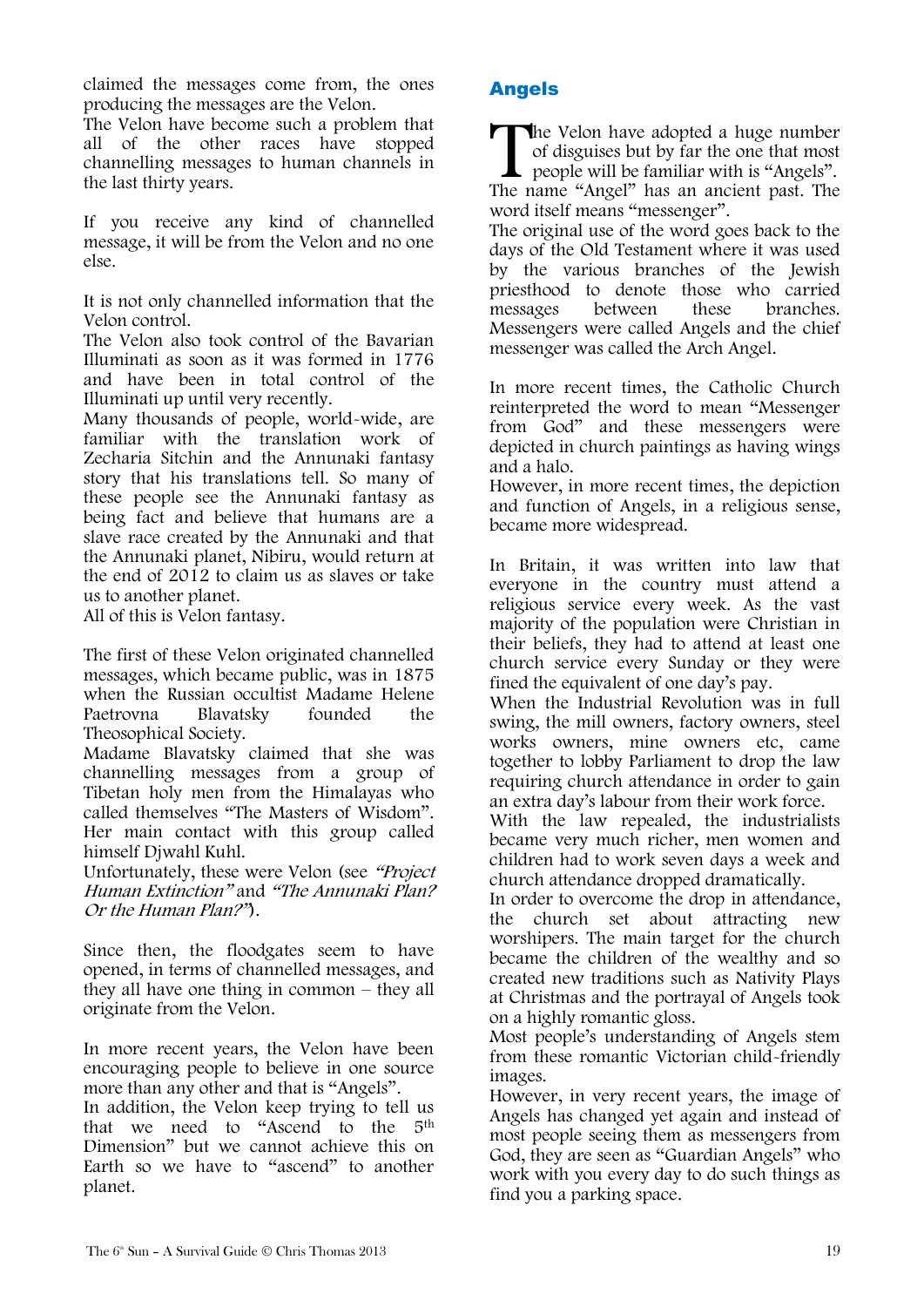In reality, these types of Guardian Angels are "spirit guides" – see above.

When people now speak of "Angels", what they really mean is a spirit guide and so the name has become very misleading and, in may respects, confusing.

Into this lack of proper definition and confusion has stepped the Velon.

Given that most people"s perceptions of Angels are of the romantic child-like Victorian sort, several million people have begun to work with angels as it seems to be a sort of gentle, harmless pink and fluffy sort of thing to do.

The problem is that every time you call on your "Angel", you are actually reinforcing a connection to the Velon. Every time you reinforce this connection, the Velon implant you with an energy device or, if you already carry an implanted device, another device is implanted in your home.

Given the number of people who have fallen for the Angel fantasy, the number of Velon energy devices has risen to the point where they put Mother Earth under direct threat.

In addition to the energy devices implanted into those who call on their angels, and into their homes, the Velon, who control the Illuminati, have found ways to implant huge energy devices that are used by the military.

The main installation that uses Velon energy devices is HAARP.

HAARP is mainly used to alter weather patterns and use the weather as a weapon but the military has also admitted that they are using HAARP installations, now numbering 39, to flood the Earth with extra low frequency energies (ELF). The official reason is to use the ELF as ground penetrating radar to uncover underground terrorist bases as well as to discover previously hidden mineral and oil deposits.

As we noted earlier, the Earth raised Her base-note frequency specifically to help humans achieve soul re-integration. The ELF energies are specifically used to slow down the Earth"s frequencies with the intention of stopping people from re-integrating.

All of these actions put Mother Earth under threat and all of them are supporting the Velon.

To return to the question of "Angels":

In 2010, many people received a suggestion that they invite three angels into their home for five days. All people had to do was to accept the suggestion and they would be placed on a waiting list and notified of the day on which these angels would turn up.

On the appointed day, you had to open your front door wide at 10.00 pm at night and welcome the three angels into your home. The three angels would remain in your home for five days but you would not know what they were doing for those five days and you were told not to question them. Then, on the fifth day, you would once again open your front door wide, at 10.00 pm at night, and thank the three angels for their visit.

Over 5,000 people fell for this.

Think about it for a minute.

If a friend rang you up and said:

"I am sending over three total strangers who you will welcome into your home. You will not ask them who they are or what they will be doing, but you must welcome them in for five days and nights. At the end of the five days and nights, you will open your front door for them and thank them for their visit". Your first reaction would be to ask:

"Who are these people?"

"What do they want with me?"

"What will they be doing whilst they are here?"

"What problems am I letting myself in for?"

The chances are that you would refuse your friend"s request without having a great deal more information.

Over 5,000 people fell for this.

Over 5,000 people opened their front doors and let these angels in.

Except:

These were not angels; they were Velon. Every home that they were invited into had a Velon energy device implanted within it and every person within that household was also implanted with an energy device. Every single one of these implanted energy devices emitted energies that were aimed at attacking Mother Earth.

By continuing to call upon your "angel" you are disempowering yourself and endangering Mother Earth. Instead of an angel; call upon your higher self.

If you were one of the 5,000 who opened their front doors at 10.00 pm, do not worry about having been implanted with strange energy devices. This Velon deception was known about and there was a dedicated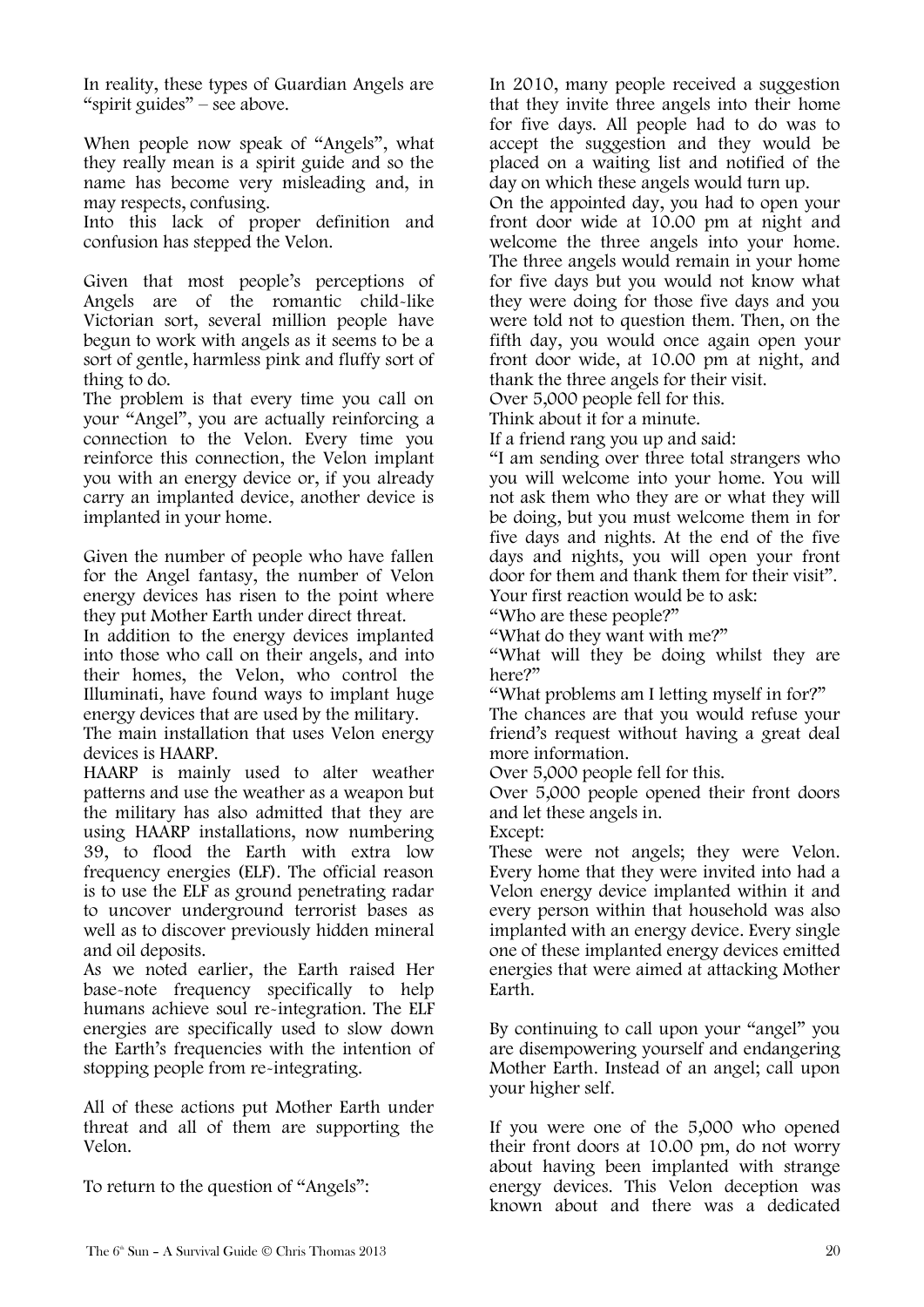"crew" of people who, on a higher self level, were able to remove *all* of these devices from peoples" homes.

Also, we underwent an acceleration of energies between November 2010 and November 2011. This acceleration was designed to bring everybody"s base-note energy frequencies into frequency parity with the Earth"s. Part of this frequency acceleration was modulated so as to remove any and all implanted devices.

#### The Fifth Dimension

Let us try to put this concept of the  $5<sup>th</sup>$ dimension into perspective.

If you read what we said earlier about the energy patterns, the dimensions, contained within the human body you will have seen that, traditionally, the body contained either 12 or 13 dimensions.

If you divide these dimensions between the chakras, it results in the 5th dimension being located in the 3rd chakra – the navel.

If your ambitions are to ascend to your navel then that is your choice. Personally, I would try to aim a little higher.

However, if you also read a little further about how the energies within the body have changed since 1996, you will see that the 5th dimension is now located even lower than the navel – it is now located where the  $1<sup>st</sup>$  chakra used to be located; at the very base of the spine.

It is fair to say that we really do not need to worry about just where the 5<sup>th</sup> dimension is located as we are already very far beyond the energy patterns and frequencies the 5th dimension has to offer.

One of the main proponents of "Ascending to the 5th Dimension" is a Velon channelled source who call themselves The Galactic Federation of Light (GFOL).

The GFOL has been telling us that the date of the 21st of December 2012 is false for some years as they have pushed these planned changes forwards to 2025. Then they changed their minds and said that it was pushed forwards to 2032. This confusion of dates has continued for a few years.

Right up until the middle of December the GFOL were proclaiming that nothing was going to happen on the 21st as it had all been re-scheduled.



The caption to this picture reads: "Is the  $5<sup>th</sup>$  Dimension up Here?"<sub>4</sub>

But then, shortly after the 21<sup>st</sup> of December, the GFOL produced the following proclamation:

"It was anticipated that 22% would ascend into the 5th Dimension at the Cosmic Moment. In fact 31% ascended from the 3rd and  $4<sup>th</sup>$  dimensions into the  $5<sup>th</sup>$ . 57% of animals ascended into the 5th dimension and will guide us and radiate their wisdom to us. Source, the angels and masters were delighted. . ."

So now we know; 31% of humans have found the 5th dimension by looking in the right place.

This message carries on for a while longer in the same vein. It is typical of the kind of messages that have been produced by the Velon/GFOL over the past few years contradictory and meaningless, yet so many people have fallen for these messages in the hope that they will not have to take any responsibility for their own development, they are hoping that the Velon/GFOL and all of the other Velon originated organisations will do it all for them. What these people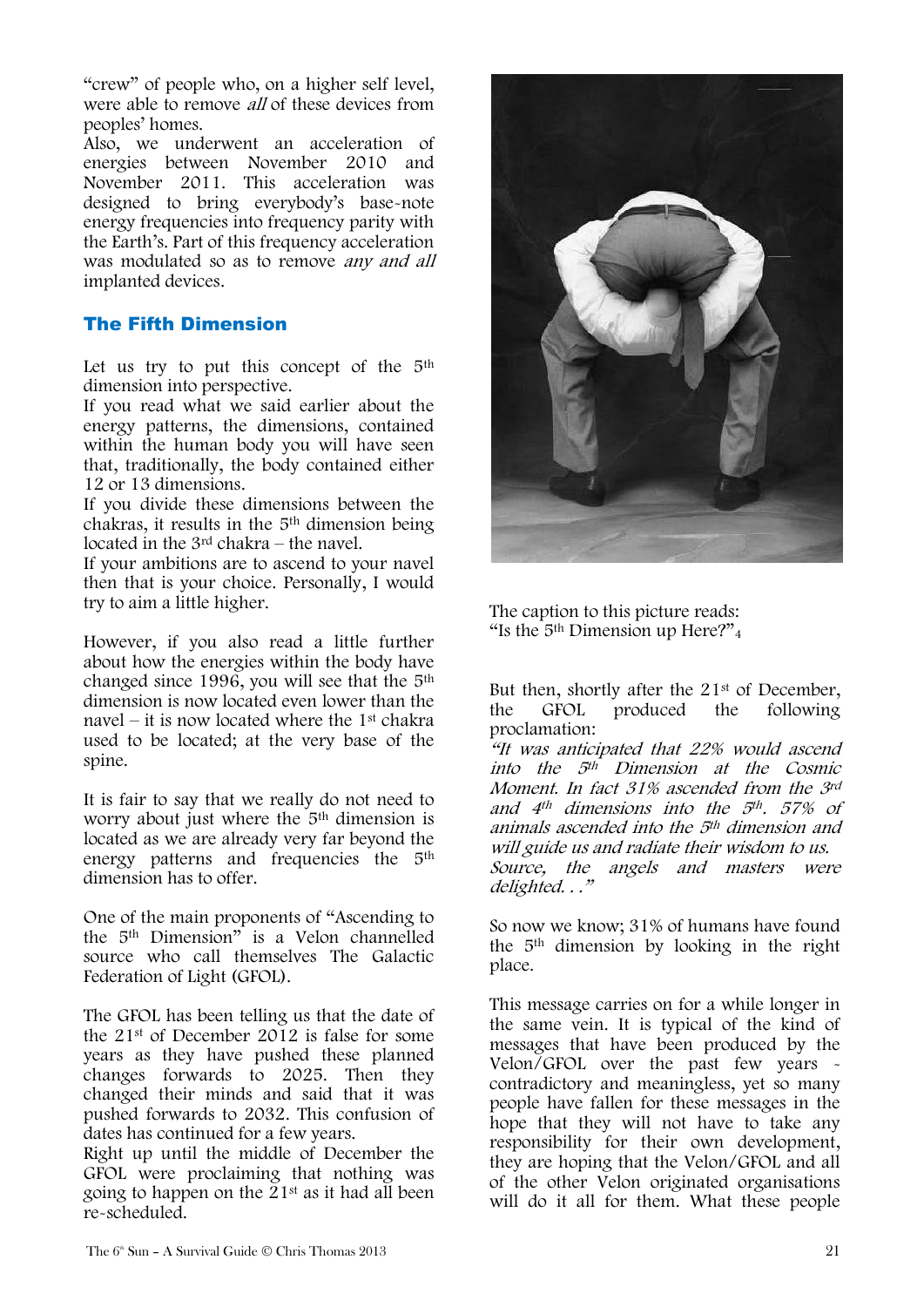seem to constantly overlook is the contradictions inherent within this new statement: If the time of ascension has been put back to either 2025 or 2032, then how can anything have happened on the 21st of December 2012? Let alone describing it as "the Cosmic Moment".

### **Guardians**

There are those who act as "guardians" to the Earth. These souls have taken on the task of helping the Earth to fend off any attacks that originate from outside to the Earth. These souls have taken on the task of helping the Earth to fend off any attacks that originate from outside the solar system and are aimed at the Earth.

When the Velon first arrived here, Mother Earth rejected them and the guardians ensured that they did not enter the solar system.

Some Velon did manage to gain entry to the solar system but fortunately not that many. Even so, the few that did enter set about becoming influential in human affairs (see Project Human Extinction).

The remainder, many millions of Velon, were forced to stay outside of the solar system.

As they began their activities against the Earth, the Earth"s guardians were able to remove the vast majority of them.

The actions made by the Velon broke the one "Universal Law" – removing freedom of choice. In so doing, it allowed those who exist outside of our solar system to take action and the Velon have been evicted from this Universe (see Human Soul).

However, by then, the Velon had made contact with a large number of humans and these humans, effectively, invited the Velon in. In other words, these humans made a free choice to invite in the Velon who had contacted them.

Given this choice was freely made; those particular Velon could not be evicted along with the rest of their race. In all, 3.2 million Velon were able to remain close to our solar system and continue their attack on Mother Earth because humans wanted them there.

To explain "freedom of choice":

Every soul that has been Created to inhabit this Universe has absolute freedom to choose their actions. The only limiting factor is that you cannot choose to act in such a way that it prevents another soul from making a free choice.

This "Law" applies throughout the whole Universe and it has never been broken by souls from within this Universe until the Velon attempted to take over the Earth. As soon as the Velon actions became clear, they were removed from the Universe.

Humans invited the Velon in and humans continue to freely choose to have the Velon here. Because of this freely made choice, the guardians" ability to evict the Velon is extremely limited. Whilst humans continue to freely invite the Velon to stay, the guardians can do very little.

It could be said that, in contacting people through channelled means, the Velon did not present themselves as Velon but as some other race or being and that would be true.

But, instead of questioning who the Velon were and what their intentions were, the channeller just accepted them.

Don"t forget that we all have a higher self who tries to advise us and keep us on the straight and narrow but we have freedom of choice and have a tendency to ignore the messages of the higher self - our intuition especially if our egos are being inflated by the events that our higher self is attempting to warn us against.

In addition, through our root chakras, we all have a soul to soul connection to Mother Earth and so on a deep level, these channellers would have known that Mother Earth rejected the Velon.

Also in addition, the human mass consciousness contained information on the Velon and why they had been rejected.

So all in all, there were no real reasons why people should have been fooled by the Velon because all the information warning people about the Velon and their intentions was freely and widely available.

And yet, some people"s egos were such that they overrode all of the warnings because they wanted to be seen as somebody special because they had been contacted by beings from outside of our solar system.

To explain what I mean by ego:

A few years ago, I was approached by a group of people who asked me if I could help and advise them to open an energy portal.

My first question was "Who has asked you to open a portal?" They couldn"t answer.

My second question was "Why do those who have asked you want a portal built?" Again, they couldn"t answer.

My third question was "If you don"t know who has asked you and you don"t know why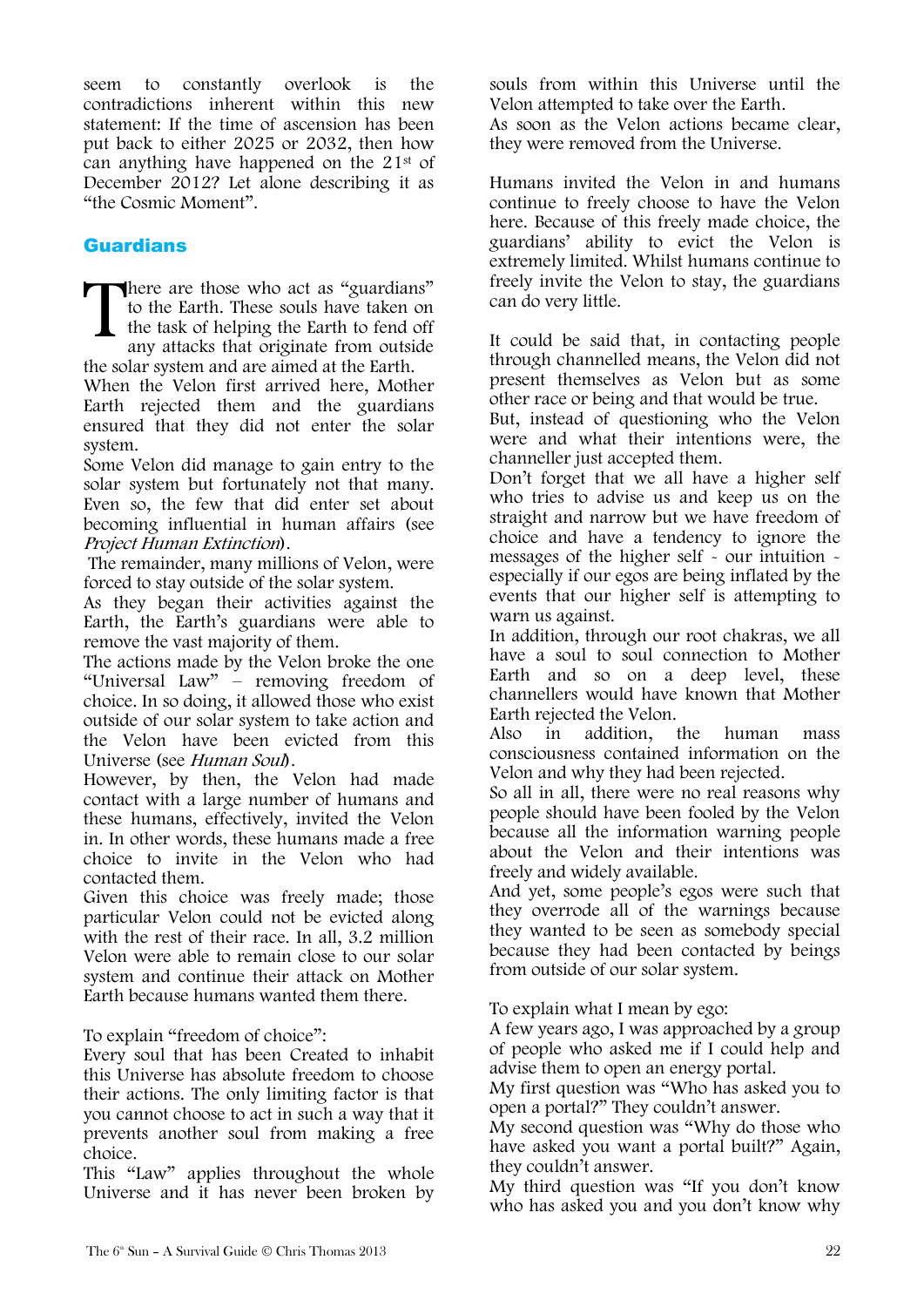they want a portal, why do you want to build a portal?" Their answer was that "They would feel that they had carried out "important" work and their group would be recognised for so doing".

That is ego overriding common sense let alone the mass consciousness, their higher selves and Mother Earth.

Needless to say, I declined their request.

As far as everybody else is concerned, we still have gullibility about accepting the Velon, in whatever disguise they chose to present themselves in.

Everybody alive on the planet today knows, on some level or another, that we are undergoing a change of consciousness but most people look at their lives and think "how can I change?" and the usual answer is "I"ll have to do some work on myself but I am not sure I want to do that". Into this area of self doubt stepped the Velon offering a magic, easy fix to these problems – "We"ll take you through to the 5th dimension, don"t you worry about it" and people said "yes please" in droves.

If you were walking down the street one day, thinking about life"s problems and you were approached by a total stranger. The stranger said to you "I can see that you are troubled, let me deal with all of your problems for you".

The very first thing that would enter the heads of the vast majority of people is "What are they after, what are their motives. Nobody walks up to complete strangers and offers to take care of all of their problems for them".

And yet people fell for the offer made by the Velon in their thousands without once questioning the motives of the Velon.

### Can Change Happen?

ccording to the Akashic, there are currently almost 3 million people on the planet who have fully re-integrated the soul back into the physical body. A

All of these 3 million took part in the exercise to support Mother Earth on the Spring Equinox.

It must be remembered that all of these almost 3 million people underwent full soul re-integration at a time that they chose (freedom of choice) and all of them underwent full soul re-integration at a time when all of the current world problems, as well as their own personal problems, existed.

In other words, there is no barrier to anyone on the planet undergoing full soul reintegration if that is what they choose to do at any time they choose.

If a sufficient number of people underwent full soul re-integration, the Velon would be defeated and Mother Earth would return to nurturing Her children.

So what is stopping people from doing this? Nothing.

Everyone has absolute freedom of choice to choose their actions and so any, or all, of the 2.5 billion people who stated at the end of October 2011 that they were ready to complete soul re-integration can so do anytime they choose.

The problem is that many of the statements made by these 2.5 billion about their state of readiness were a little optimistic and seems to be mainly due to The Human Plan coming to its end.

Most people seem to have said "The Human Plan has ended and I have one year to sort myself out so I had better say I am ready even if I am not!"

### Soul Re-integration

To explain a little about a "full soul state":

We are used to living our lives with one quarter of the soul intact within our bodies – the physical self. When the other three quarters of the soul are brought into the physical body, the body undergoes numerous changes.

The body becomes lighter in density and emits an internal translucent glow. Our energy field, the aura, glows very brightly and extends a huge distance beyond the body. In other words, it becomes extremely obvious that you are not like other people but have an energy about you that marks you as very different.

If someone in this whole soul state walked down their local high street, they would immediately be recognised as someone "different" and either thought of as being some kind of "alien" or, more likely, be treated as some kind of "god-like" figure and a new religion would be built around them.

This is why you will not meet any of the almost 3 million people who have already undergone soul re-integration. They live in isolated communities well away from the westernised world and have cloaked themselves in psychic protection barriers. If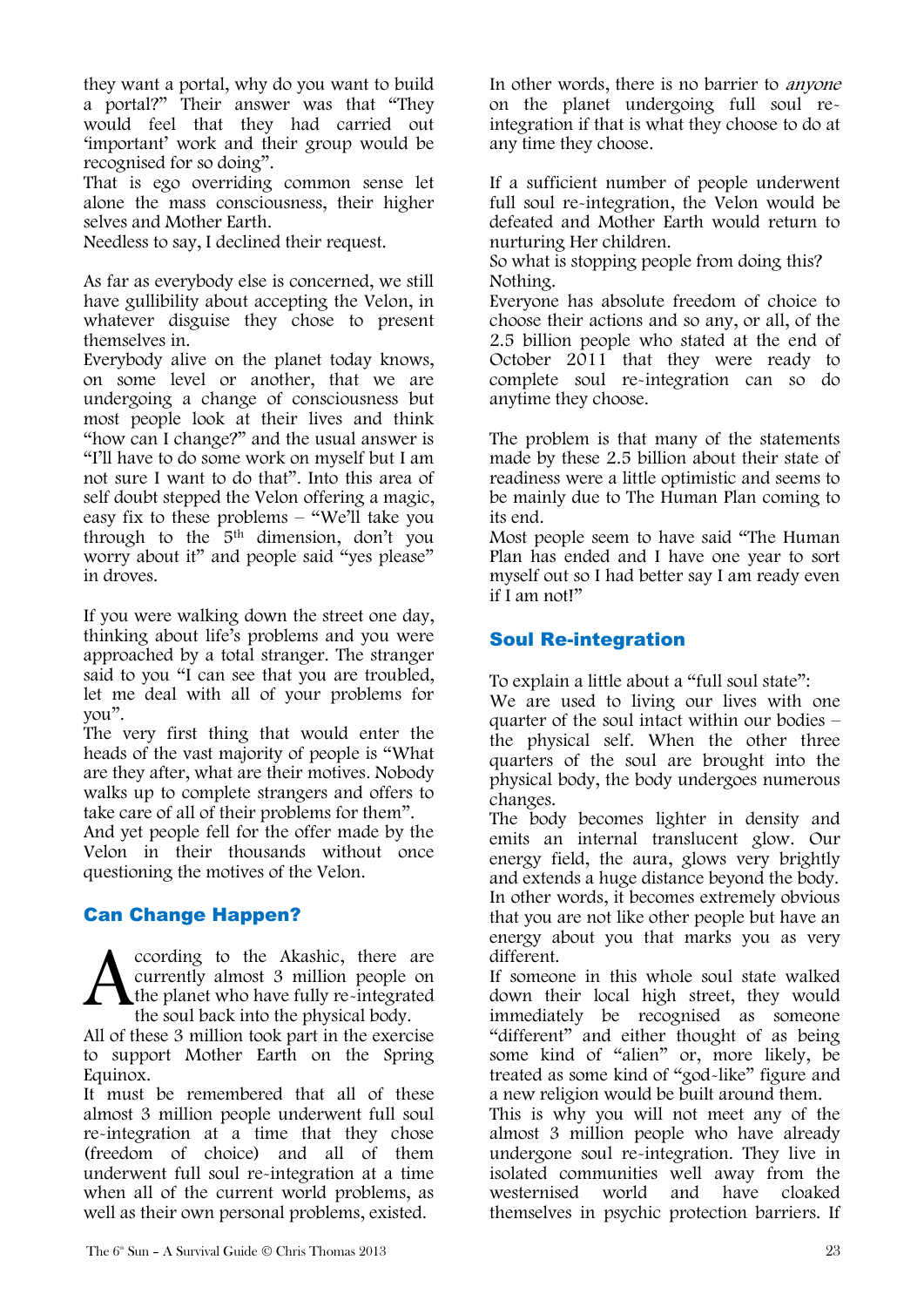anyone, who has not re-integrated, approaches them, they cloak themselves behind these barriers and their presence will not be felt.

What was the promise we made Mother Earth?

In order to explore the problems related to the Earth's base-note frequency, we divided the soul into the higher self and the physical self.

In return, Mother Earth agreed to allow us to remain on the planet in a condition She considered to be "sub-human" – a Human Being, Mother Earth considers to be a fully physical being with the whole of the soul contained within the body. Whilst in our subhuman state, She would allow us a great deal of latitude in how we behaved and what avenues of research we pursued; as long as at the end of the 7,000 years allotted to The Human Plan, we returned to our true Human Being state or we left the planet.

This 7,000 year period ran out on the 28th of October 2011 and there could not be any time extension.

Not only was the time limit set by Mother Earth, it was also set by us and every other soul within this Universe has been doing everything thing they can to help us achieve our goals and fulfil our promise to Mother Earth – well, everyone in the Universe apart from the Velon as it turns out.

2.5 billion people on Earth stated, as of the 28th of October 2011, that they were ready and able to undergo full soul re-integration. Whilst many agreed together that it would be better if we all underwent soul re-integration together so that we could sweep away the influence of the Velon and the Illuminati in one move, not all of the 2.5 billion agreed to that.

So since the end of October 2011 we should have seen a slow trickle of people reintegrating. As the trickle continued, it should have triggered a growing number of people completing until the growing number of completions brought about the tsunami of over 2 billion souls sweeping away all those who would oppose human soul reintegration.

This has not happened.

The reasons for this lack of forwards movement has been difficult to understand; certainly the Velon presence and influence does not account for the problem as, after all, almost 3 million people have already completed soul re-integration.

So where does the problem lie?

On the face of it, there should be no problems at all given that all of the necessary energy patterns are in place and are freely available to everyone who chooses to make use of them.

The Velon are definitely a problem but they are causing people to be misled, as proven by the almost 3 million, if someone is ready to undergo soul re-integration, even the Velon cannot stop them.

The problem is with people themselves.

Most of the 2.5 billion who claim that they are ready and able appear not to be. If they were, they would have changed.

People"s choices that were confirmed in October 2011 seem to have been very optimistic and coloured with a great deal of wishful thinking.

So how can you tell if you are ready?

This process of self-discovery is detailed in The Human Soul but here is a simple exercise that can help you understand where you are: Say a family member, a friend or a work colleague starts to criticise you; what is your immediate reaction?

1. You react angrily, totally denying the criticism and think of a way of criticising the person back.

2. You burst into tears and apologise profusely.

3. You consider what they have said and think about your own behaviour. If the criticism is accurate, you apologise and say you will deal with it. If the criticism is not accurate, you gently explain to the person that their criticism is unwarranted.

If your answer was 1 or 2, you still have some way to go to resolve your "issues" before you can re-integrate.

If your answer was 3, it means that you are well on your way to where you need to be and probably could re-integrate at any time you choose.

That is a very simple exercise to illustrate what is meant when people say you still have "issues" to resolve.

Issues are really just an indication of how honest you are with others and how honest you are with yourself.

In answer 3, the person honestly considers whether the criticism is valid. If it is valid,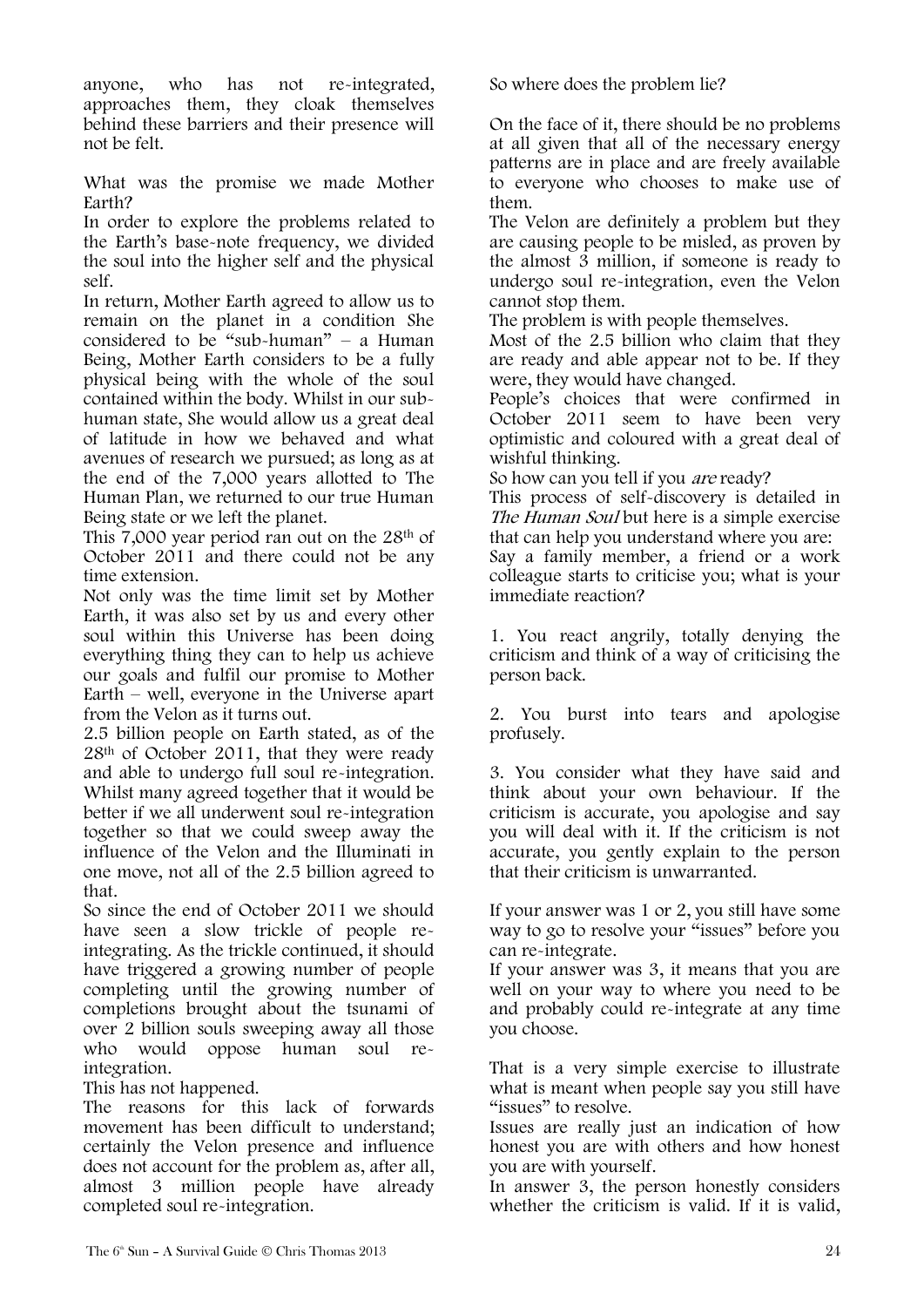they modify their behaviour. If the criticism is not valid, they calmly explain that the person making the criticism is mistaken. That is being honest with themselves and with others.

Everybody needs to take a long hard, but most of all, honest look at themselves to see if they are totally honest with the world. If you are not, then you need to make some changes in the way in which you see yourself and your relationship with other people.

That is all that is needed. It is that simple  $$ total honesty with yourself and with others indicates that you are ready to move on.

If you realise that you are not totally honest with yourself or with others, you are not ready for soul re-integration and you will need to deal with your lack of honesty very quickly if you still want to undergo soul reintegration.

### The Future

Every single soul who is currently in human form chose to be on Earth at this time. Nobody has been forced to be here, every soul made a totally free choice to be here at the end of the Human Plan.

I"ll say that again:

Every soul that is in human form, freely made a choice to be a part of the completion of The Human Plan.

That means that every single one of the current 3.9 billion population could have completed soul re-integration.

Many have chosen not to undergo soul reintegration and that is a matter of a choice freely made by them as an individual. Nobody has stood and judged them – they have judged themselves and, for whatever personal reasons, have decided that they will not continue.

As far as Mother Earth is concerned, that is fine; She wishes them well and hopes that they will find their completion when they are away from the Earth. And She is letting them go with Her love.

For those who have chosen to remain on Earth and complete our individual parts of The Human Plan, we have some hard decisions to make.

Do we take the extra few steps necessary to resolve our issues or do we not?

Don"t forget, The Human Plan has already completed and the Earth has allowed us a brief period, during 2013, where we can fulfil the promises we made to the Earth and to ourselves but instead of only having the tired old energies of the previous Sun to help us, we now have the bright, new energies of the 6th Sun that began on the 22nd of December 2012.

There is one thing to remember in all of this: NOBODY CAN DO IT FOR YOU!

Only you can move yourself forwards and you cannot take anyone with you.

Neither can anyone take you with them.

If you have chosen to undergo soul reintegration then it is you and you alone who has to take action to fulfil your choice.

Many people say that they are not sorting themselves out because of their partners, their children or their parents (see The Human Soul).

The reality is that each of the people with whom you share your life is an individual soul and they have made their own choices. They will either undergo soul re-integration or they will not.

YOU CANNOT TAKE THEM WITH YOU. If their choice is not to undergo soul reintegration then there is nothing you or anyone else can do, to change that situation. They have made their choices based on how they see themselves and how they see the world – did they take your choice into consideration when they made their choice? NO.

So what makes you think that you can change their choice? You can"t.

If you have chosen to proceed through your own soul re-integration then you cannot take anyone else"s choice into account. It was your choice and they have made their choices; if their choice is not the same as yours, you must leave them behind if you are to stay on Earth.

This may sound harsh but it is the reality. Freedom of choice is absolute. If you try to drag somebody with you because you don"t think that have made the right choice for themselves, you are breaking the fundamental energy patterns on which this Universe was Created.

Not only are you trying to go against their freely made choice but you will also hold yourself back because whatever you try to do for them will fail and you will run out of time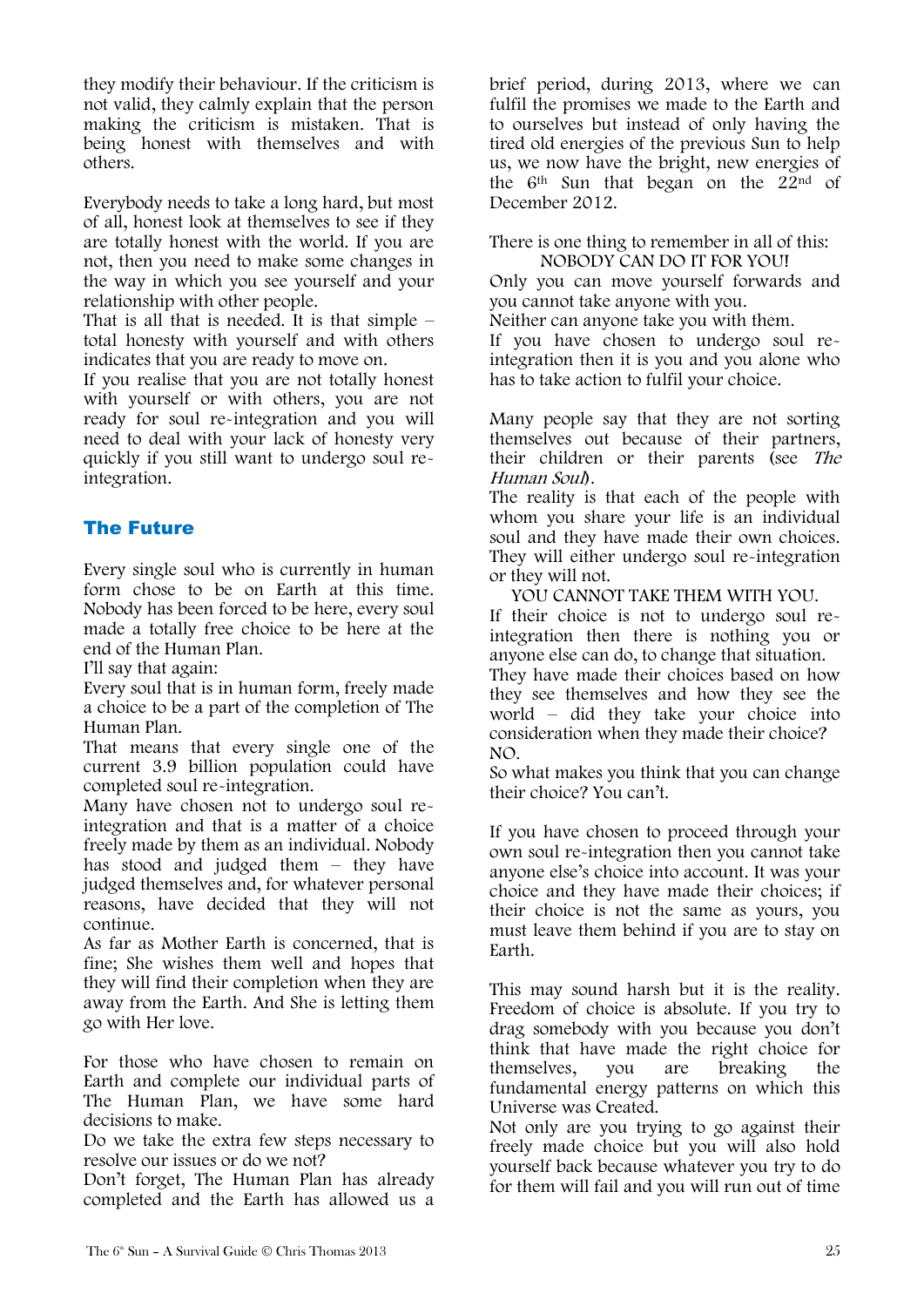for you to do what you need to do for yourself and you will fail. Is that what you want?

The other concern people have is to do with what happens to their pets? If they complete their soul re-integration, will their pets be OK?

All animals are very psychic and so they know what you want of them. The problem is that we usually do not know what they want from us.

Undergoing full soul re-integration means that you will not leave your pets behind but will be able to live with them but with you having full psychic communication with your pets. Both of you will know exactly what the other wants and so you will have the perfect partnership.

That is a situation which is worth speeding up your soul re-integration to achieve!

The problem is that humans are being humans and are endlessly prevaricating  $-\bar{I}$ want to do this, but...

Humans will always find an excuse for not doing something and the more times you use the word "but" is an indication of how far away from soul re-integration you really are.

Every single person on the planet has made up their mind about whether they undergo soul re-integration or not. Now is the time to take action.

Remember the agreement we made with Mother Earth at the start of The Human Plan: We will give ourselves 7,000 years to find the new base-note frequency that is needed to return to being a true Human Being living on Earth. If we fail to achieve this goal, we will leave the planet and return to our place of soul origin.

That is the agreement all of us freely entered into with Mother Earth.

It means what it says:

If I do not re-integrate the whole of my soul back into my body by the end of the 7,000 year period, I will die, leave the Earth and go somewhere else.

It is your choice. Only you can choose. Only you can act.

### A Divine Plan?

Another block to people moving towards soul re-integration is that there is a "Divine Plan" at work and that God will lead us to where "He" wants us to be.

This belief in a Divine Plan is largely held by those who have deeply held beliefs in one of the world"s religions.

According to the Akashic, all religions are man-made.

To understand what is recorded within the<br>Akashic. we must understand the understand fundamental make up of our Universe.

There is a "Creationery Source"; a being of immense energy patterns; a being so immense that we cannot even begin to comprehend the potential that such a being has.

But this Creationery Source is a being who thinks and contemplates and imagines whilst "It" travels through the vast voids of nonuniversal space that it inhabits.

Then It had an idea:

"What would happen if there was a universe where all of the souls that inhabited it had absolute freedom of choice to choose their actions?"

It is from this thought that our Universe was Created.

This is the Divine Plan: Every soul that has been Created to inhabit this Universe has absolute freedom of choice to choose their actions. What we cannot do is to choose to act in such a way as to remove the choice of other Created souls.

This is what our Universe is all about. This is why our Universe, and all of the souls who inhabit it were Created – to exercise free choice.

The Creator does not interfere in our plans. The Creator does not direct the actions of individuals.

If the Creator did interfere in the actions of the souls that inhabit this Universe, It would be breaking the only "Law" under which this Universe operates. If the Creator interfered in the choices the souls of this Universe made then there would be no point in the Universe continuing; it would collapse in on itself as the fundamental energy patterns from which this Universe is constructed would have been destroyed by the one who Created it.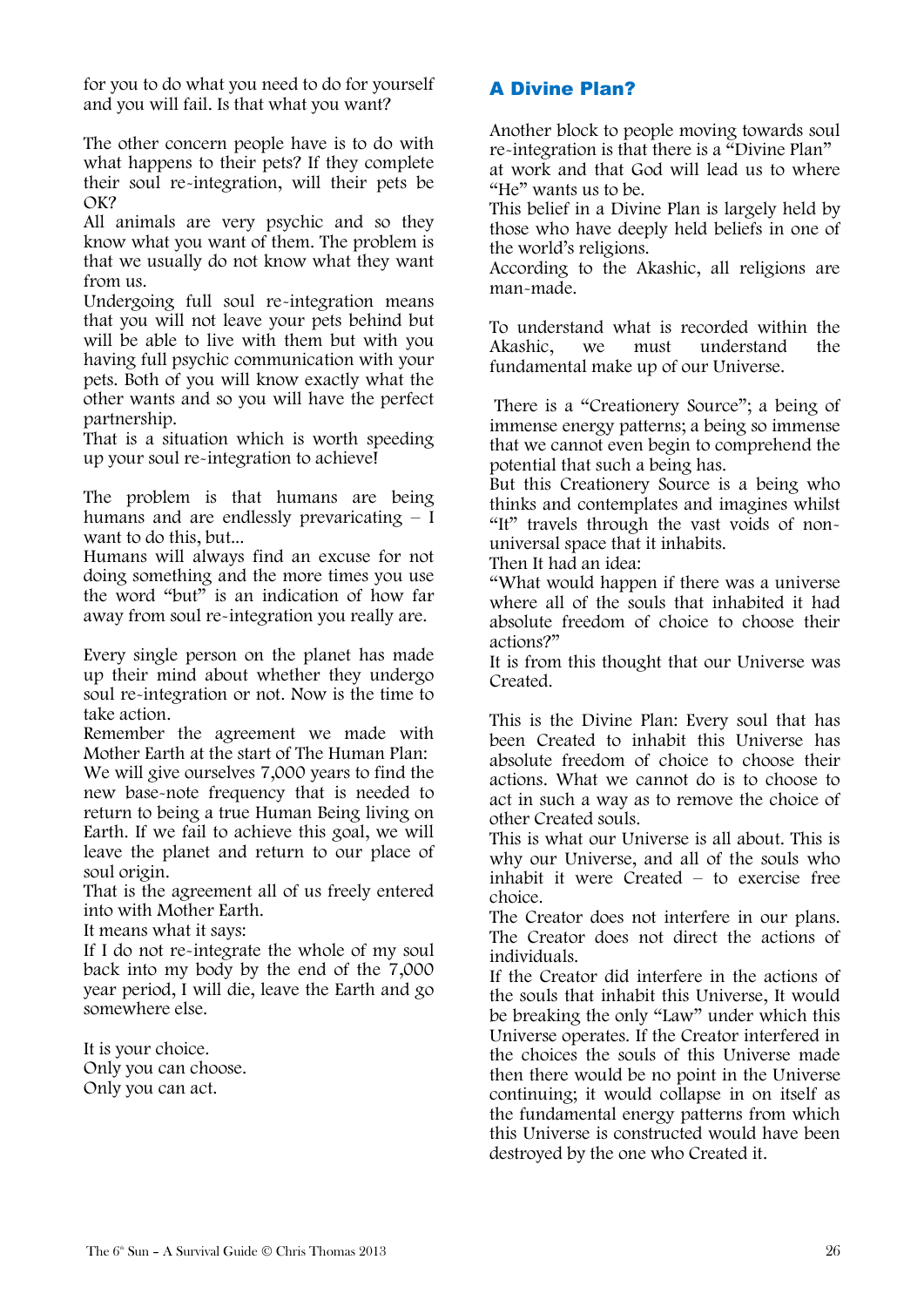### Where Do We Go From Here?

We have a new "Sun". A new source of energy that is designed to move us forwards into a new and unlimited future as full Human Beings. This new Sun began, Guatemala time, at one minute into the 22nd of December 2012.

What this 6th Sun represents is an opportunity to leave our limited past behind and step into a new reality.

As we moved into the New Year, billions of people should have made that first step into our new reality.

What I have attempted to do with this essay is to help people to understand why that first step was not taken by all those who chose to be a part of it. Hopefully, this essay has shown that there were reasons for our hesitancy but that those reasons can be simply overcome.

Our potential is still there, it has not gone away – the energies of the  $6<sup>th</sup>$  Sun and the will of Mother Earth will not allow that to happen – and so we are faced with a choice: "Do I fulfil my potential, fulfil my promise, or do I not?"

Only you can choose.

All of the almost 3 million people who have already fulfilled their promise and potential went through the same kind of doubts and hopes that everyone else on the planet is going through. The difference is that they saw through the Velon lies and mis-directions and they saw that the answer they sought was in their own hands and they found the fortitude to take the necessary steps to find their own honesty and truth.

If they can do it then so can everyone else who has chosen to.

What we currently have is a brief respite from the pressures exerted by the energies of the 6th Sun. This respite has been gifted to us by Mother Earth as she understands the trials and conflicts that humans have collectively undergone and has modulated the energies of the 6th Sun so that their impact is softened.

What we need to do is to respond to Mother Earth"s kindness and understanding and clear out our emotional past to clear the way for your higher self to re-merge into the body.

We need to ignore the messages of the Velon; we need to ignore the ridiculous posturing of politicians and bankers and we need to concentrate on resolving our own lives.

It is only in this way that we can move forwards into the future we have chosen for ourselves.

But do not wait too long. This respite provided by Mother Earth will not last too long into the New Year. Once the energies of the new Sun begin to build in earnest, their pressures will be irresistible and those pressures are for change, to re-build true Human Beings once again.

Mother Earth exists for the sole purpose of being a home for Human Beings. Every soul that is currently human came to Earth to be a Human Being and share the joy of that full existence with Mother Earth.

It is time we came of age.

### **Summary**

Every single one of the current 3.9 billion people who are alive on Mother Earth today can survive the energy pressures of the 6th Sun. Not only survive but thrive and work with the energies that this 6<sup>th</sup> Sun has to offer. Re-integration of the full soul back into the body can still be achieved by everyone who chooses to and is prepared to complete the work they have already started. Regardless of the choices made at the time of the various censuses, if you choose to undergo re-integration, Mother Earth has provided us with a breathing space to complete our choices; to fulfil our promise. But time is short.

- If there is someone in your life who you have avoided clearing the air with, you must now do so.
- If that person is dead, use the giveaway.
- Use the giveaway to clear all of the accumulated emotional debris you have acquired during your life. This is extremely important as all of the space taken up by these unwanted emotions takes up space that should be occupied by your higher self.
- Learn to make greater contact with your higher self – listen to your intuition and your body; this is your higher self communicating with you. There also meditations to help in the book Synthesis.
- Make sure you have a proper diet. Ensure that you eat some meat and saturated fats and avoid anything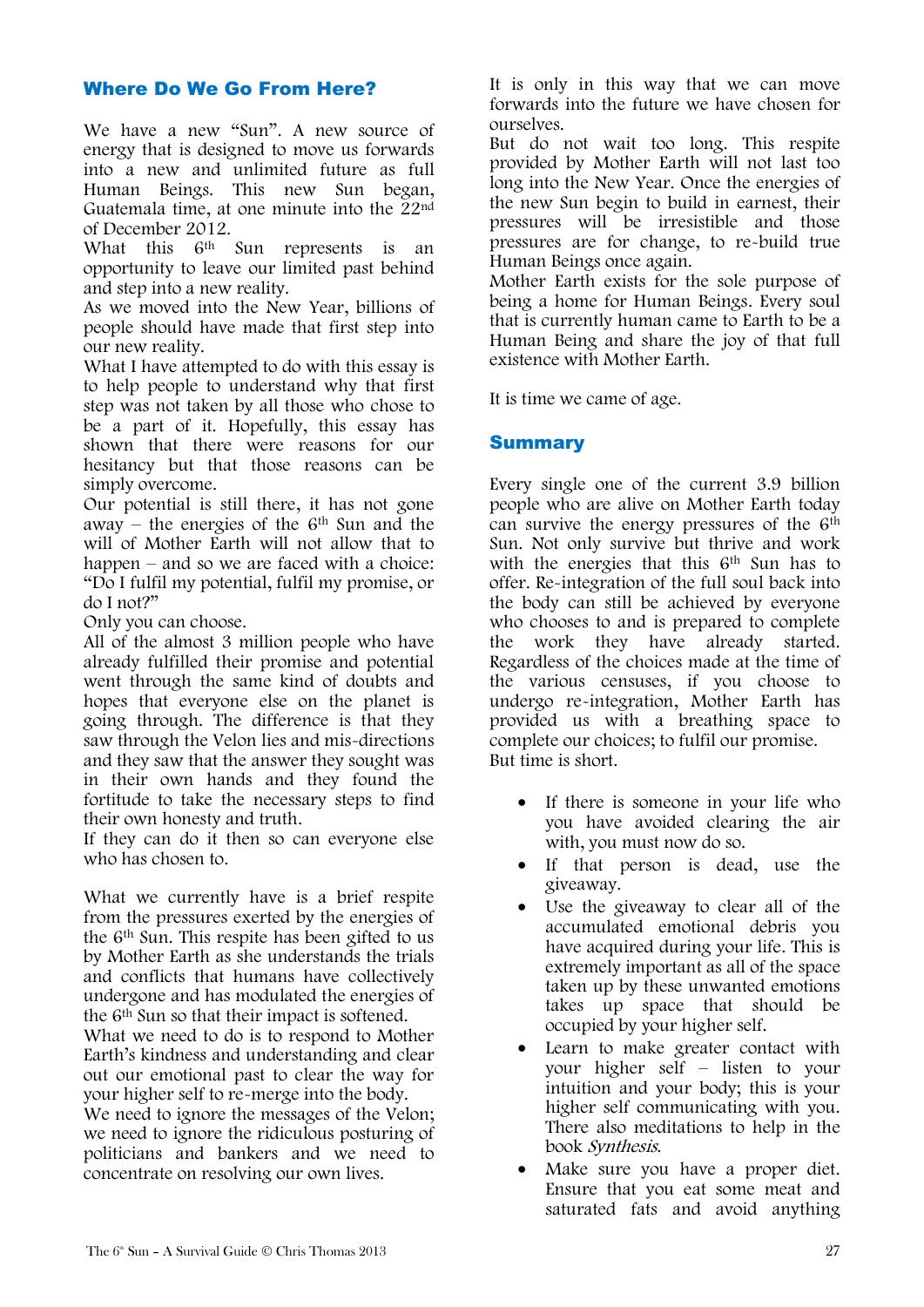containing chemicals, trans-fats, or is genetically modified.

- Make sure that your cholesterol levels are as close to natural as possible. This is particularly important if you live and work in areas that are saturated with Wi-Fi frequencies – Wi-Fi slowly destroys the body"s cells and so you need cholesterol to protect you from and undo the damage.
- Avoid news papers and TV news as much as possible. The reports they carry are designed to create fear and disinformation.
- Avoid channelled messages. These are deliberately designed to mislead you and prevent you from re-integrating.
- Avoid taking to the streets to protest. All this kind of protest will get you is arrested and jailed without charge or shot.

Remember, almost 3 million people have already re-integrated – there is nothing to stop you joining them – other than yourself.

\* A follow up essay is planned for release during February 2013 explaining the energetic implications of the  $6<sup>th</sup>$  Sun and the forces acting against the Earth and humanity.

### A Note about the Author

My waking up to the fact that I had some kind of psychic capabilities began when I was aged 7. I didn"t know at the time what these abilities were nor was there anyone I could ask and, like so many children who exhibit psychic potential, I was "actively discouraged" by my parents.

In the following years, I worked as an architect but began to investigate the psychic potential in my early twenties after I had left home.

What I found was that I was somehow "hardwired" into the Akashic (see footnote 2) – the record keeping aspect of the Universe.

At the same time, I also began to develop as a healer and later a psychic surgeon. For the last 35 years, I have been actively working with the Akashic and as a healer. All of the information in my 11 books has come from the Akashic and from my experiences as a healer.

Following a determined effort by the Velon to kill me, and a continuing series of psychic attacks by both the Velon and the NSA, I have had to give up seeing healing clients as well as stop travelling to give talks and workshops. I live in Wales with my beloved Di.

#### As a Further Note

This is reproduced from a previous essay but it seemed appropriate to repeat it here.

I can hear many of you starting to say something along the lines of:

"So where does he get off criticising me? If he is so wonderful, why hasn"t he undergone soul re-integration?"

The answer to that is: I did undergo full soul re-integration 10 years ago but it was requested that I return.

Since the age of 7, I knew that I could access a source of information that others could not – this is the Akashic. Also, for the past 35 years I have been working as a healer and, in recent years, as a psychic surgeon.

10 years ago, I underwent the process of change, of soul re-integration.

It was wonderful, beyond anything that I had imagined. Every sense becomes heightened to a level where every single colour becomes a rainbow of colours that do not exist in the physical world. Every smell is expressed in colours and impressions of what originated it (although you can switch off to the more unsavoury ones). Touching something is like reading its history and, if it is living, its sense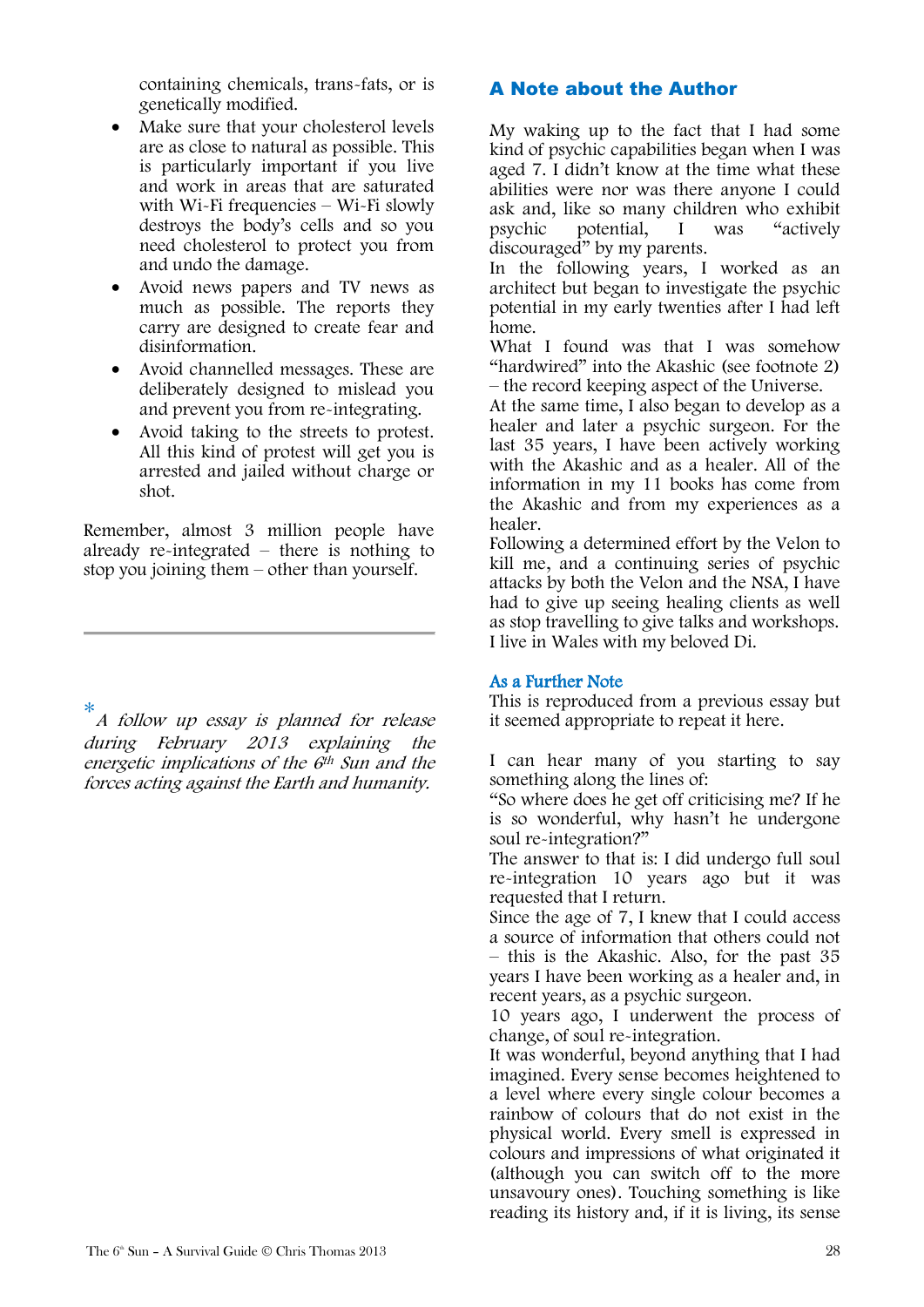of being. All of the senses become so enlarged that we do not have the vocabulary to express the sensations in words.

Every thought takes on a reality, every sensation becomes a part of you and every living thing shares its reality with you. It is a world beyond human imaginings, beyond human experience and beyond description.

However, given my ability to read the Akashic and to heal people, I was asked if I would reverse the process and return to the world of the human and continue to write about human history and human potential. How could I refuse Mother Earth?

So, 10 years ago, I returned and continued to write my 11 books, to give talks and to push my potential as a healer as far as I could.

My healing work developed in ways which allowed me to remove implants from people"s bodies, particularly Velon implants. This work I did for many years and frequently came under attack by the Velon. Unfortunately, the Velon found a way through my defences  $-$  long story  $-$  and ended up causing me considerable physical damage.

This damage meant that I had to give up seeing people for healing and stop giving talks. Instead, I have written more books and more articles and essays to try to encourage people to understand that we are a part of Mother Earth, we have a potential and that potential can only be fulfilled by undergoing soul re-integration.

My experience of soul re-integration is an extremely happy one. The transition was unbelievably simple and straight forwards  $-1$ experienced no difficulties or problems of any kind. One minute I was my normal self; the next my "super self". The only problems I experienced was with returning to my previous state – that process took several days of recovery.

I am just me – nothing beyond the ordinary, nothing beyond anyone else but if I can undergo soul re-integration in such a calm and peaceful way, I cannot understand why anyone is reluctant to fulfil their potential and to honour the promise they made to Mother Earth at the start of The Human Plan 7,000 years ago.

### **Footnotes**

#### 1. Dimensions

There is a huge amount of misunderstanding about what is meant by dimensions. All this talk about "ascending to the  $5<sup>th</sup>$  dimension" sounds exotic and attractive but, in so many respects, it is meaningless.

It is said that we live in a 3 dimensional, possibly a 4 dimensional world; but what does that mean?

Dimensions in this sense are purely and simply a method of locating ourselves on the planet's surface.

For example, think of the room in which you are reading this. It has a ceiling, four walls and a floor. The floor and ceiling have a length and a width and the walls have a height. In other words, the room has three dimensions – three physical measurements.

A 4th dimension can be added, although not everyone agrees with this, by including time as another form of measurement.

That is it. That is what is meant by we live in a 3 or 4 dimensional world – nothing more.

If you read the description of the chakras above, I was referring to dimensions to describe the kinds of energy contained within the body.

This is the other kind of dimension and it is this form of measurement that has led to all of the confusion.

In this sense, a dimension is a measure of quantity of energy located in a particular region.

A dimension can be seen as being a range of energy frequencies that gather below a particular line. The energies below the line are in one particular dimension whilst the energy frequencies above the line are in a higher dimension.

It is a little like the frequency dial on a radio.

Dimensions are another form of measurement, but in this case they measure available energy and not physical spaces.

To give you some examples from the Akashic: The Universe has the energy potential of an almost infinite amount of energy. But it can be measured in dimensions. The figure is: 39,000,000,000,000,000,000,000,000,000,

000,000,000,000 (39 followed by thirty nine zeros).

Our solar system has the energy potential of 397 dimensions.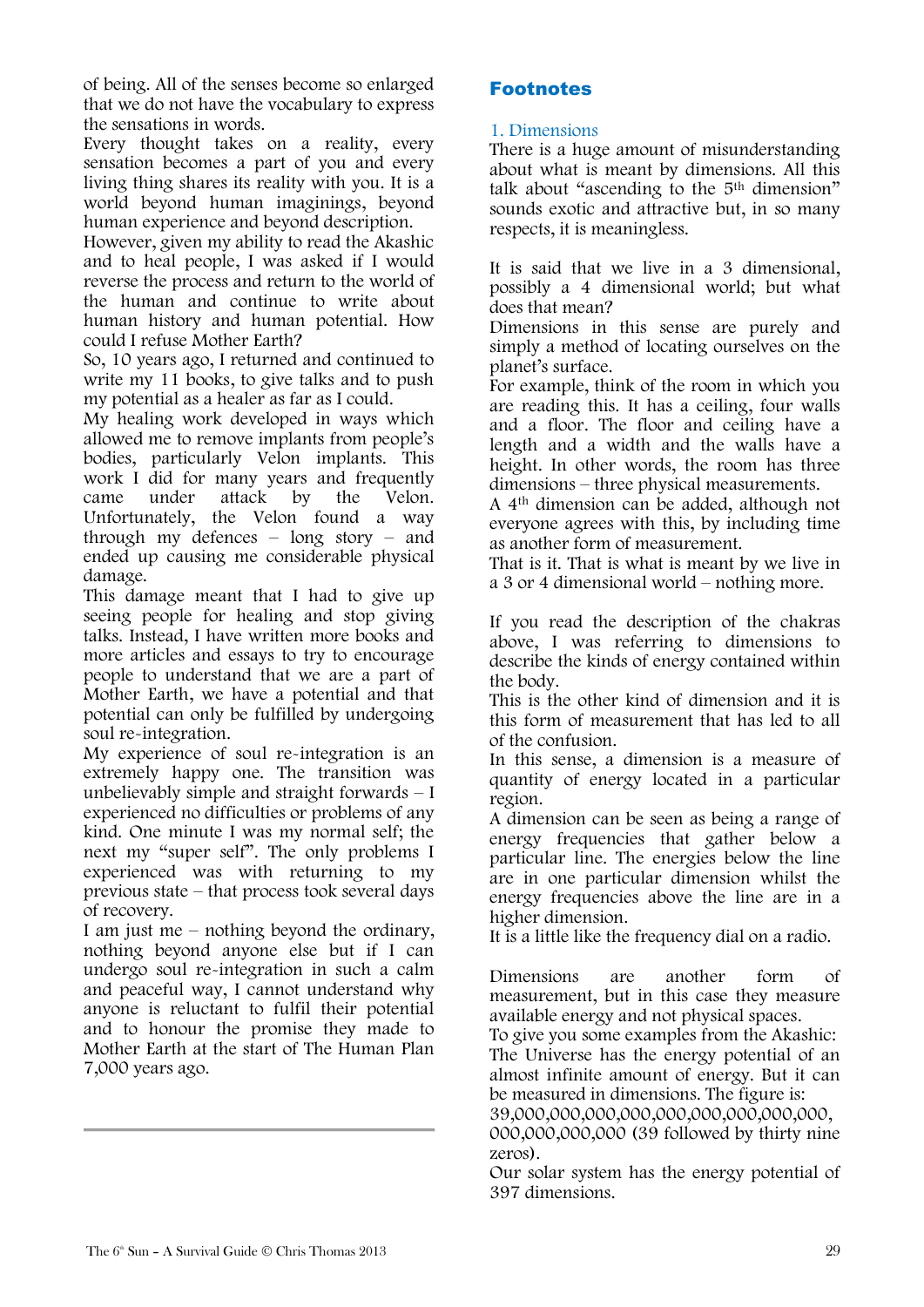#### 2. The Akashic

This is something else where there seems to be a great deal of confusion.

This Universe has been Created in order for the Creator to learn – to answer Its questions. In order to learn, each and every event that takes place within the Universe is recorded in a form of energy pattern. This energy is called the Akashic and is connected directly to the Creator.

Every single event is recorded within the Akashic so the Akashic operates on a universe level, on a galaxy level, a solar system level and a planetary level.

It does not operate on the level of individual human-sized souls.

Each soul has been imbued with the inherent right to choose its own actions. Whilst those choices of actions are being taken, the activities of the individual are recorded within the soul as memories. Once that soul decides to leave the universe, the soul"s memories are then downloaded into the Creator.

This downloading of individual choice and individual experience remains totally within the individual soul as this is what free choice is all about. The Creator does not interfere in the choices or actions of individual souls as that would remove freedom of choice and that would make the Creation of this Universe pointless.

As far as we on Earth are concerned, our choices made since our point of Creation are recorded in our higher self. But the choices we made and the experiences gained from those choices whilst we are in a physical body in past lives are recorded in our DNA.

Seventy five per cent of our DNA – what scientists call "junk" DNA – are past life memories.

Once we are adult, we only need about 3 per cent of our DNA to run the body. 75 per cent of our DNA is past life memory and the remaining 22 per cent are memories of this lifetime that accumulate as we go through our life. This is why those who have illnesses such as Alzheimer's cannot remember what happened ten minutes ago but can remember in great detail what happened 50 years ago as they are able to call on this lifetime"s DNA memories.

#### 3. The Giveaway

Throughout our lives we find ourselves in situations where we feel we are unable to express ourselves as fully as we would like. This can be with members of the family, with friends or colleagues or with our employer. The problem is that all of the unexpressed emotions of these kinds of situations become lodged in our internal organs. If the emotional debris becomes too great, it can cause the organ to break down and generate symptoms of illness.

This has been bad enough in the past but, as we undergo our process of change, the storage of old emotions will actually hold us back if not actively prevent us from moving forwards. Obviously, these stored emotions need to be removed from our bodies.

#### The best way of clearing these emotions is to confront the person who brought about the emotions in the first place and express to them how you really feel.

If you are unable, for whatever reason, to do that, the next best way of clearing these stored emotions is with a process called "The Giveaway".

The giveaway is a process of writing down all of the emotions that you have stored away. This sounds as though it cannot work – until you try it. What you will find is that once you start, all sorts of emotions and situations that you thought you had dealt with will come to the surface and you will realise that you are carrying a huge amount of emotion from your past.

For this exercise, you will need: One old newspaper Several pencils One glass of organic red wine (optional) One candle (optional)

The most important thing to remember about this exercise is that:

#### YOU DO NOT READ IT BACK.

The reason for this is that if you read back what you have written, you will take all of the emotions back in and have to start again.

This is the reason for the newspaper and the pencil; it is virtually impossible to read pencil on newsprint. It is also the reason for the candle; if you use this exercise in the evening with only candle-light, it makes it even more difficult to read.

The optional glass of organic red wine is included as it helps you to relax and allow your expression of held emotions to flow more freely.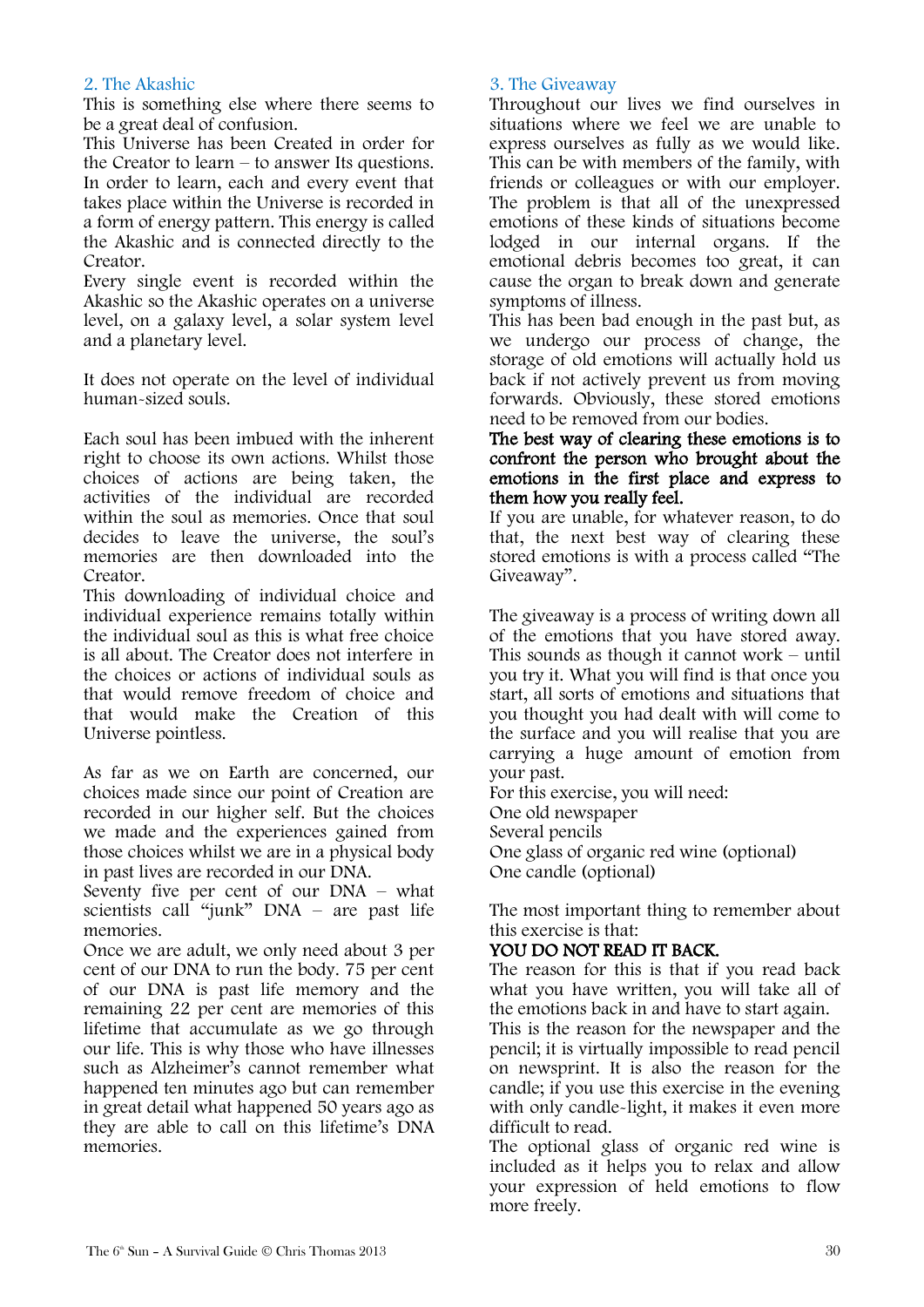So, find a quiet time in your day where you will not be disturbed. Collect your newspaper and pencils and sit down somewhere comfortable.

Think about something that has happened recently which made you upset but you could not express yourself fully. Using a pencil on the newspaper, start to write to the person who brought about the emotions. Write in whatever language you like – the stronger the language the better.

As you write, you will find that other emotions connected with other events come to the surface. That is fine, you can add those to what you are writing – just keep on going.

Once you have finished a session of writing, rip up the sheet of newspaper you have been writing on and dispose of it – burning it is best if you can. Don"t worry if you cannot burn it, just rip it up into the smallest pieces you can and throw them in the rubbish.

You will need to do this exercise many, many times. This is not just a one-off exercise.

You will know when you have written enough about a particular situation when you are able to think back on the events and not feel any emotion at all. If you think back and still feel emotions rising up, you need to do another giveaway

This exercise sounds far too simple to you any good. Try it and you will find that a huge weight feels as though it is being lifted from you.

You can also write to inanimate objects that have caused you stress – such as broken pipes, a leaking fridge, traffic jambs, queues in the supermarket, etc. etc. It makes no difference what the situation is, write a letter to it and it will clear out the emotions. It can also be on any type of paper not only newspaper.

Just remember DO NOT READ IT BACK or you will undo all of the work you have done in writing by taking all of the emotions back into the body.

This exercise works and works extremely well and will actively help you through your transition.

Please Note: this exercise has to be written by hand – it cannot be done on a computer. If you try to use a computer, you will inevitably read it back off the screen making the exercise pointless!

#### 4. Medical Treatment

The American Medical Association (AMA) became so concerned about the number of law suits against its doctor members by bereaved relatives that it decided to carry out an investigation into the effectiveness of medical treatment in America.

Their study took five years and was published in 2008.

Their findings were this:

Every year, 760,000 people died as a direct result of the medical treatment they had been given – no other factors were involved.

Of these 760,000 deaths, 136,000 were caused by the side effects of prescribed drugs.

There was a second category where the patient did have a serious illness but their cause of death was the medical treatment they received for this illness and not the illness itself.

In this category, the AMA recorded 2 million deaths per year.

The AMA considers that these figures are the tip of the ice burg.

In Britain, the British Medical Association (BMA) did not carry out a survey similar to the AMA"s but, in a response to a Parliamentary question, they estimated that 93,000 patients die every year as a direct result of the medical treatment they received.

In addition, the BMA reported that every year in Britain 250,000 people are hospitalised because of the side effects of the drugs they have been prescribed. Of these quarter of a million patients, 10,000 die.

I am told that the AMA study results are still available on their web site.